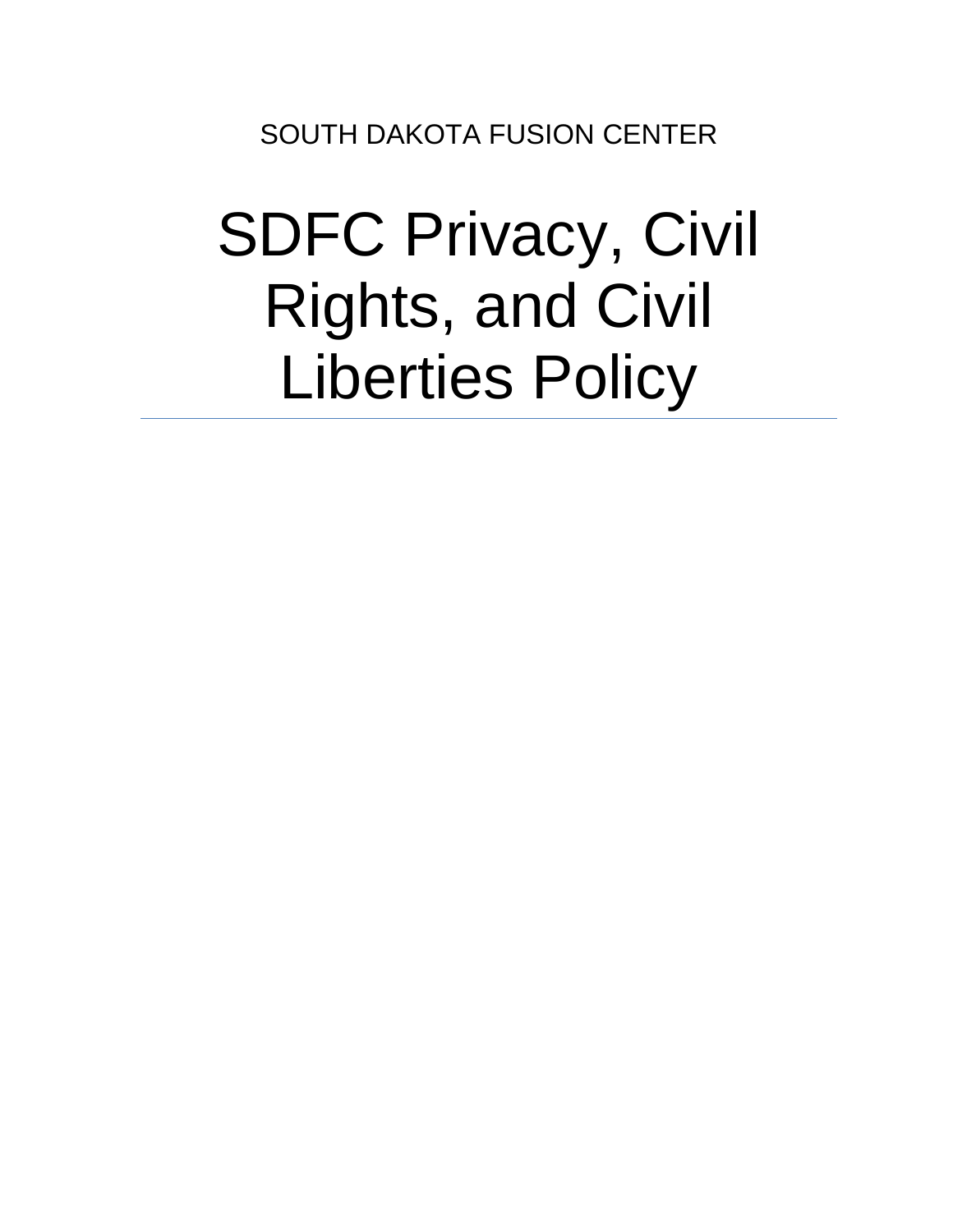# **Table of Contents**

| <u>Topic</u>                                                                                           |                                                            | <b>Pages</b>   |
|--------------------------------------------------------------------------------------------------------|------------------------------------------------------------|----------------|
| А.                                                                                                     | <b>Intent</b>                                              | 3              |
| В.                                                                                                     | <b>Background</b>                                          | 3              |
| C.                                                                                                     | <b>Purpose</b>                                             | 4              |
| D.                                                                                                     | <b>Policy Applicability &amp; Legal Compliance</b>         | 4              |
| Е.                                                                                                     | <b>Governance and Oversight</b>                            | 4              |
| F.                                                                                                     | <b>Definitions</b>                                         | 5              |
| G.                                                                                                     | <b>Information Collection and Retention of Information</b> | 5              |
| Н.                                                                                                     | <b>Acquiring and Receiving Information</b>                 | $\overline{7}$ |
| I.                                                                                                     | <b>Information Quality Assurance</b>                       | 8              |
| J.                                                                                                     | <b>Collation and Analysis</b>                              | 9              |
| Κ.                                                                                                     | <b>Merging Records</b>                                     | 10             |
| L.                                                                                                     | <b>Sharing and Disclosure</b>                              | 10             |
| Μ.                                                                                                     | <b>Redress</b>                                             | 11             |
| N.                                                                                                     | <b>Complaints &amp; Corrections</b>                        | 12             |
| О.                                                                                                     | <b>Security Safeguards</b>                                 | 13             |
| Р.                                                                                                     | <b>Information Retention and Destruction</b>               | 14             |
| Q.                                                                                                     | <b>Accountability and Enforcement</b>                      | 15             |
| R.                                                                                                     | <b>Training</b>                                            | 16             |
| <b>Appendix I Terms and Definitions</b>                                                                |                                                            | $17 - 30$      |
| Appendix 2 Federal Law Relevant to Seeking, Retaining, and<br><b>Disseminating Justice Information</b> |                                                            | $31 - 33$      |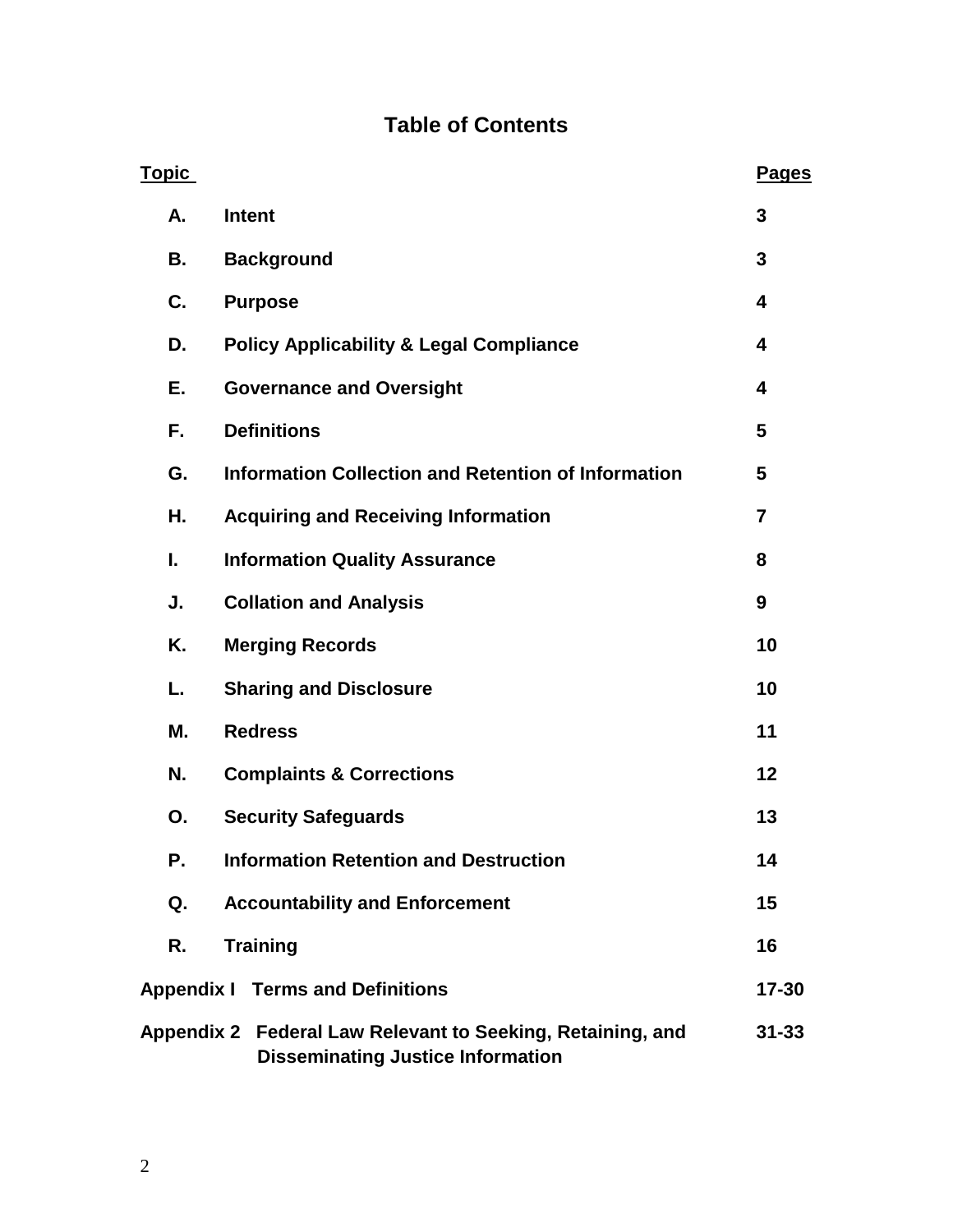#### **A. Intent**

The South Dakota Fusion Center (SDFC) is committed to the responsible and legal compilation and utilization of criminal investigative and criminal intelligence information and other information important to protecting the safety and security of the people, facilities, and resources of the State of South Dakota and the United States. All compilation, utilization, and dissemination of personal data by SDFC participants and source agencies will conform to requirements of applicable state and federal laws, regulations and rules, and to the greatest extent practicable be consistent with Fair Information Practices. The intent of this policy is to abide by all privacy, civil rights and civil liberties guidance issued as part of the Intelligence Reform and Terrorism Prevention Act of 2004, National Fusion Center Guidelines and the National SAR Initiative. All local, state, tribal and federal agencies providing suspicious activity reports (SAR) with a nexus to South Dakota or participating with the SDFC by virtue of submitting, receiving or disseminating SAR information, criminal intelligence or criminal investigative information via the SDFC are required to adhere to the requirements of the SDFC Privacy, Civil Rights, and Civil Liberties Policy ("SDFC privacy policy").

#### **B. Background**

A Fusion Center is a collaborative effort of two or more agencies that provide resources, expertise, and/or information to the Center with the goal of maximizing the ability to detect, prevent, apprehend and respond to criminal and terrorist activity utilizing an all crimes/all hazards approach. The South Dakota Fusion Center (SDFC) is inclusive of and a component within the South Dakota Department of Public Safety, State Office of Homeland Security, located in Sioux Falls, South Dakota. The SDFC does and will consist of participating federal agencies, state multi-disciplinary partners, local law enforcement, emergency service, and criminal justice agencies. The number and makeup of participant agencies is subject to change. The SDFC is also open to collaboration with private sector entities. Information utilized by the SDFC includes suspicious activity reports documented by local, state, tribal and federal agencies in a variety of systems to include any future SAR component of the South Dakota Law Enforcement Information Network (LEIN). Suspicious activity is defined as: "Observed behavior reasonably indicative of pre-operational planning related to terrorism or other criminal activity." Suspicious Activity Reports (SARs) are defined as "official documentation" of suspicious activity. (See Information Sharing Environment (ISE) Functional Standard for Suspicious Activity Reporting, Version 1.5). SARs are meant to offer a standardized means for feeding information repositories. Any patterns identified during SAR review and analysis may be investigated in coordination with the reporting agency and, if applicable, the state-designated fusion center. SARs, although investigatory information, are not intended to be used to track or record ongoing enforcement, intelligence, or investigatory activities, nor are they designed to support interagency calls for service.

#### **C. Purpose Statement**

The mission of the SDFC is to collect, evaluate, analyze, and disseminate information and intelligence data regarding criminal or terrorist activity in the state while following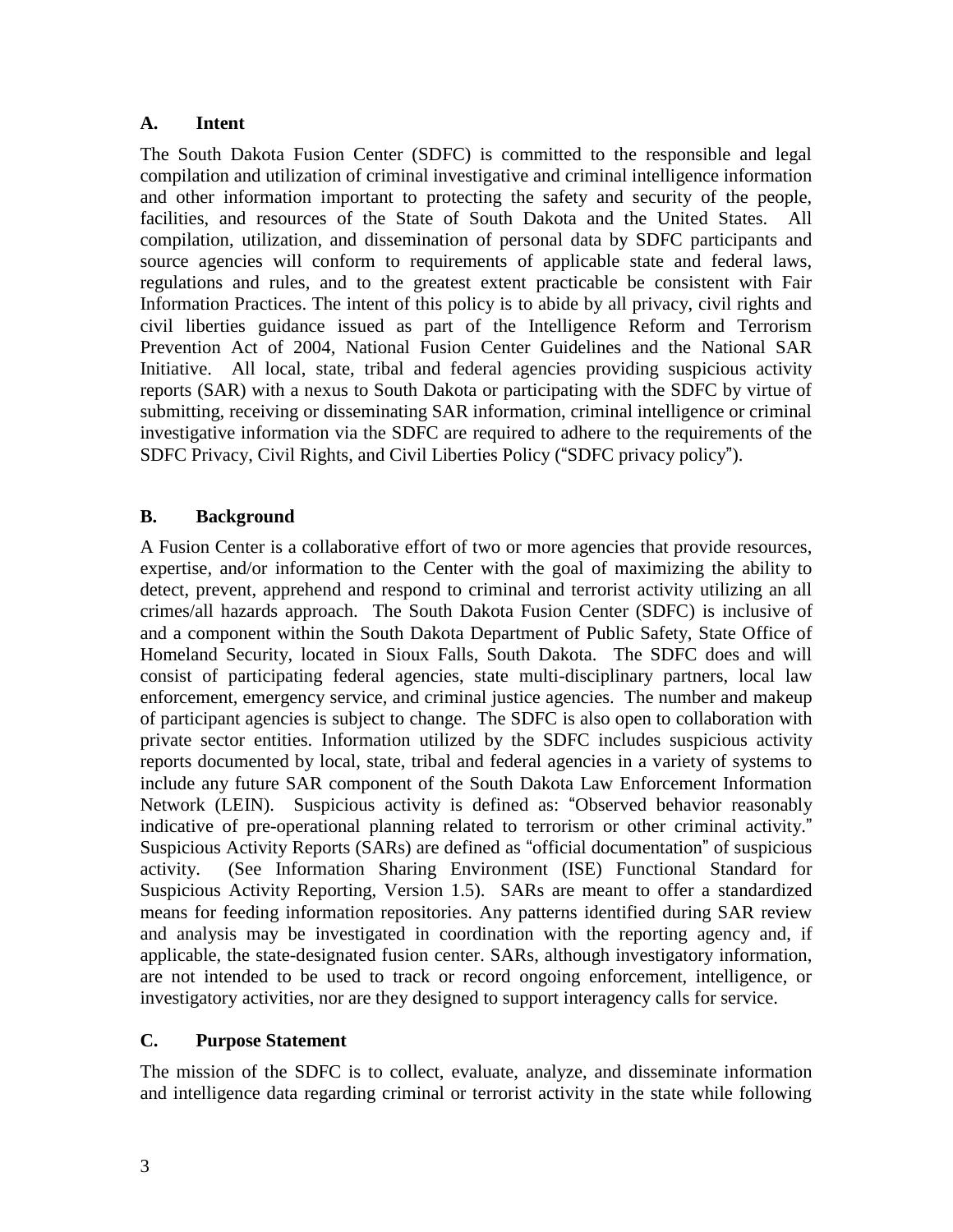appropriate privacy and civil liberties safeguards as outlined in the principles of the Organization for Economic Co-operation and Development's (OECD) Fair Information Principles to ensure that the information privacy and other legal rights of individuals and organizations are protected.

### **D. Policy Applicability and Legal Compliance**

All SDFC personnel, participating agency personnel, personnel providing information technology services to the agency, private contractors, and other authorized users are required to comply with the SDFC's privacy policy concerning the information the center collects, receives, maintains, stores, archives, accesses, discloses, or disseminates to center personnel, governmental agencies (including agencies and centers participating in the Information Sharing Environment [ISE]), and participating criminal justice and public safety agencies, as well as to private contractors, private entities, and the general public. The policy is available to all persons required to comply on the Department of Public Safety's website. Failure to comply may result in exclusion from participation with the SDFC and any other remedies allowed by law.

The SDFC will provide a printed or electronic copy of this policy to all SDFC personnel who provide services and will require both a written acknowledgement of receipt of this policy and a written agreement to comply with this policy and the provisions it contains.

All SDFC personnel, participating agency personnel, personnel providing information technology services to the center, private contractors, and other authorized users will comply with the following applicable law protecting privacy, civil rights, and civil liberties.

The SDFC has adopted internal operating policies and/or procedures that are in compliance with applicable laws and regulations protecting privacy, civil rights, and civil liberties including but not limited to, The Constitution of the United States and the South Dakota Constitution Article VI (Bill of Rights), Federal law implementing the U.S. Constitution, other applicable Federal law (See Appendix 2), South Dakota Codified Laws (SDCL) Chapter 1-27 (Public Records and Files), SDCL §1-27-1.5 (Certain records not open to inspection and copying), SDCL §49-31-121 et seq. (Confidential Communication Records), SDCL §58-2-40 (Privacy of Medical Records), and SDCL Chapter 15-15A (Court Records).

#### **E. Privacy Governance and Oversight**

Primary responsibility for the operation of the SDFC, its justice systems, operations, and coordination of personnel; the receiving, seeking, retention, evaluation, data quality, analysis, destruction, sharing, dissemination, or disclosure of information; and the enforcement of this policy is assigned to the director of the SDFC or the director's designee in the center.

The SDFC has a privacy team to ensure that privacy, civil rights, and civil liberties are protected within the provisions of this policy and within the center's information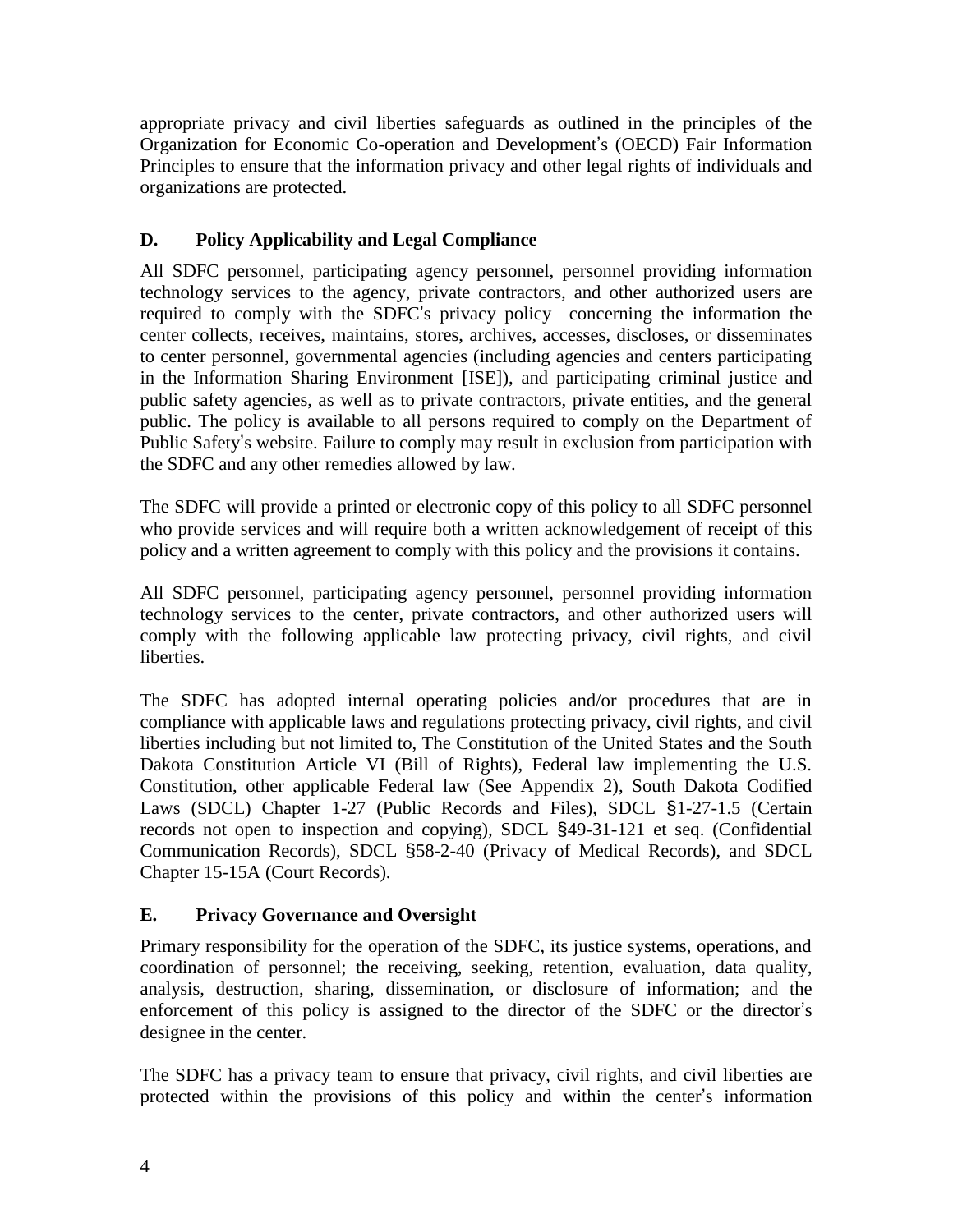collection, retention, and dissemination processes and procedures. The team will at least annually review and update the policy in response to changes in law and implementation experience, including the result of audits and inspections.

The SDFC privacy team is comprised of the SDFC Director, and the Privacy Officer, who serve as liaisons as necessary. The Privacy Officer receives reports regarding alleged errors and violations of the provisions of this policy, receives and coordinates complaint resolution under the center's redress policy, and serves as the liaison for the ISE as needed. The Privacy Officer can be contacted at jenna.howell@state.sd.us.

The privacy officer will adhere to enforcement procedures for violations of the privacy policy and will ensure that enforcement procedures are adequate.

#### **F. Definitions**

For primary terms and definitions, refer to Appendix A, Terms and Definitions.

#### **G. Information Collection and Retention of Information**

The SDFC will seek and/or retain information that:

- Is based on criminal predicate or threat to public safety; or
- Is based upon reasonable suspicion that an identifiable individual or organization has committed a criminal offense or is involved in or is planning criminal (including terrorist) conduct or activity that presents a threat to any individual, the community, or the nation and the information is relevant to the criminal (including terrorist) conduct or activity; or
- Is relevant to the investigation and prosecution of suspected criminal (including terrorist) incidents; the resulting justice system response; the enforcement of sanctions, orders, or sentences; or the prevention of crime; or
- Is useful in crime analysis or in the administration of criminal justice and public safety (including topical searches); and
- The source of the information is reliable and verifiable or limitations on the quality of the information are identified; and
- The information was collected in a fair and lawful manner, with the knowledge and consent of the individual, if appropriate.

The SDFC may also retain protected information that is based on a level of suspicion that is less than reasonable suspicion, such as tips and leads or suspicious activity report (SAR) information, subject to the policies and procedures specified in this policy and the ISE-SAR Functional Standard (Version 1.5).

The SDFC will not seek or retain information about individuals or organizations solely on the basis of their religious, political, or social views or activities; their participation in a particular non-criminal organization or lawful event; or their races, ethnicities, citizenship, places of origin, ages, disabilities, genders or sexual orientations. However, these attributes may be documented in specific suspect description for identification purposes.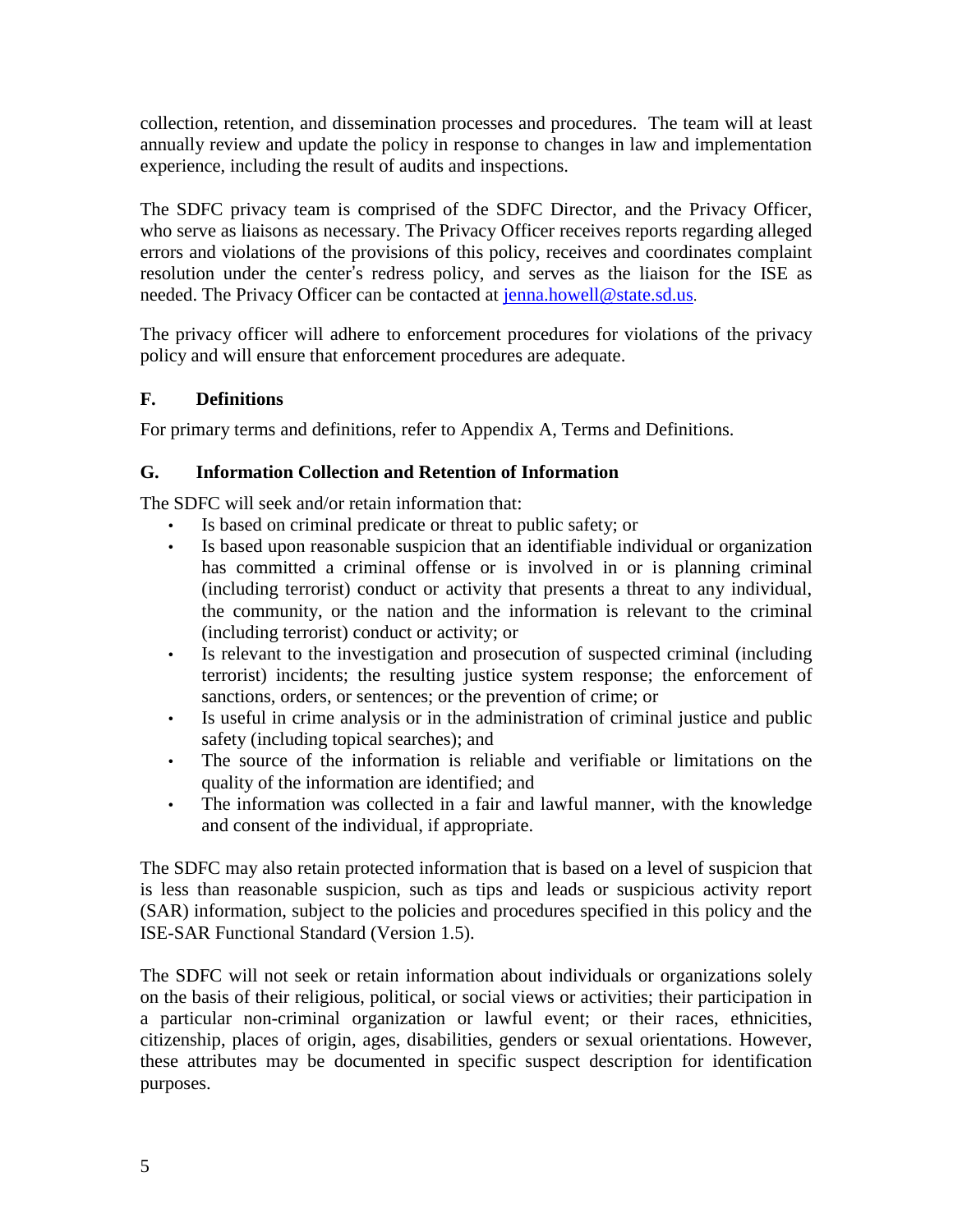SDFC personnel are required to adhere to the following practices and procedures for the receipt, collection, assessment, storage, access, dissemination, retention and security of tips and leads and suspicious activity report (SAR) information. SDFC personnel will:

- Prior to allowing access to or dissemination of the information assess it for sensitivity and reliability.
- Subject the information to an evaluation process to determine its credibility and value and categorize the information as unsubstantiated or uncorroborated if attempts to validate or determine the reliability of the information have failed.
- Store the information using the same storage method used for data that rises to the level of reasonable suspicion and includes an audit and inspection process, supporting documentation, and labeling of the data to delineate it from other information.
- Allow access to or disseminate the information using the same (or a more restrictive) access or dissemination method that is used for data that rises to the level of reasonable suspicion (for example, "need to know" and "right to know" access or dissemination for personally identifiable information).
- Regularly provide access to or disseminate the information in response to an interagency inquiry for law enforcement, homeland security, or public safety and analytical purposes or provide an assessment of the information to any agency, entity, individual, or the public when credible information indicates potential imminent danger to life or property.
- Retain information for one year in order to investigate a tip, lead, or SAR information to determine its credibility and value, assign a "disposition" label (for example, undetermined or unresolved, cleared or unfounded, meets reasonable suspicion/risen to criminal intelligence) so that an authorized user knows that status and purpose for retention and will retain the information based upon the retention period associated with the disposition label. SAR information that has been vetted may be retained for up to 5 years from its initial date of entry unless validated for an additional retention period.
- Adhere to and follow the center's physical, administrative and technical security measures that are in place for the protection and security of tips, leads and SAR information. Tips, leads and SARs will be secured in a system that is the same or similar to the system that secures data that rises to the level of reasonable suspicion.

The SDFC incorporates the gathering, processing, reporting, analyzing, and sharing of terrorism-related suspicious activities and incidents (SAR process) into existing processes and systems used to manage other crime-related information and criminal intelligence, thus leveraging existing policies and protocols utilized to protect information, as well as information privacy, civil rights, and civil liberties.

The SDFC will identify and review protected information that may be accessed from or disseminated by the center prior to sharing that information in the ISE. Further, the center will provide notice mechanisms, including but not limited to metadata or data fields that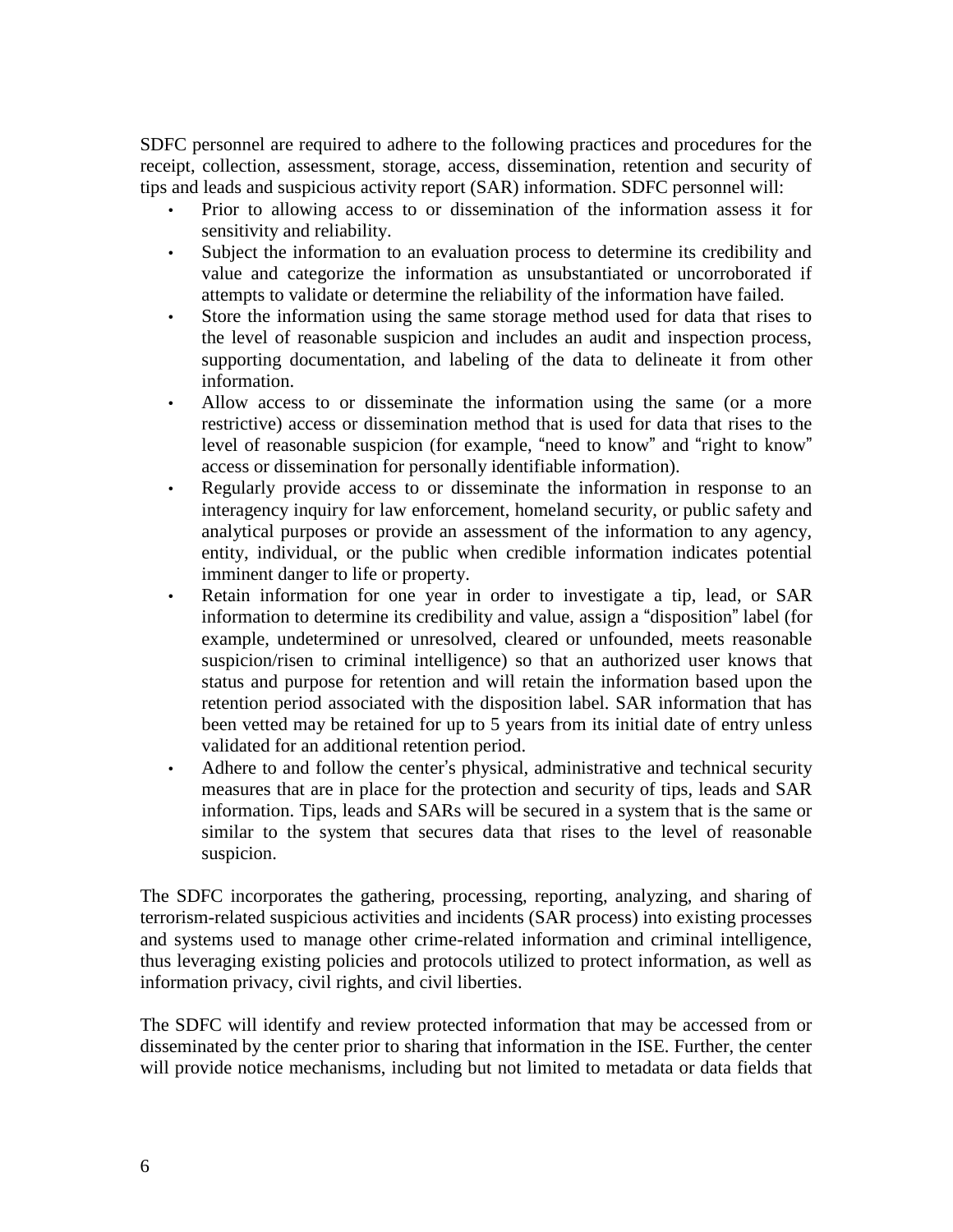will enable ISE authorized users to determine the nature of the protected information and how to handle the information in accordance with applicable legal requirements.

The SDFC requires certain basic descriptive information to be entered and electronically associated with data (or content) for which there are special laws, rules, or policies regarding access, use, and disclosure, including terrorism-related information shared through the ISE, including:

- The name of the originating center, department, component, and subcomponent.
- The name of the agency system from which the information is disseminated.
- The date the information was collected and, where feasible, the date its accuracy was last verified.
- The title and contact information for the person to whom questions regarding the information should be directed.

The SDFC will clearly indicate legal restrictions on information sharing based on information sensitivity or classification.

The SDFC will keep a record of the source of all information collected and retained by the center.

#### **H. Acquiring and Receiving Information**

Information gathering and investigative techniques used by the SDFC and affiliated agencies will comply with and adhere to applicable laws and guidance, including, but not limited to, the following regulations and guidelines:

- The center will follow 28 CFR Part 23 with regard to criminal intelligence information.
- The center will adhere to the Organization for Economic Co-operation and Development's (OECD) Fair Information Practices (under certain circumstances, there may be exceptions to the Fair Information Practices, based, for example, on authorities provided in the federal Privacy Act; state, local and tribal law; or center policy).
- The center will adhere to criminal intelligence guidelines established under the US Department of Justice's (DOJ) National Criminal Intelligence Sharing Plan (NCISP).
- The center will comply with the U.S. and South Dakota Constitutions and applicable law referenced in Section D, paragraph 4, of this policy.
- The center will make every reasonable effort to ensure that it complies with current and future state code and the applicable administrative rules, as well as any other regulations that apply to multi-jurisdictional intelligence and information databases.

The SDFC's SAR process provides for human review and vetting to ensure that information is both legally gathered and, where applicable, determined to have a potential terrorism nexus. Law enforcement officers and appropriate center and participating agency staff will be trained to recognize those behaviors and incidents that are indicative of criminal activity related to terrorism.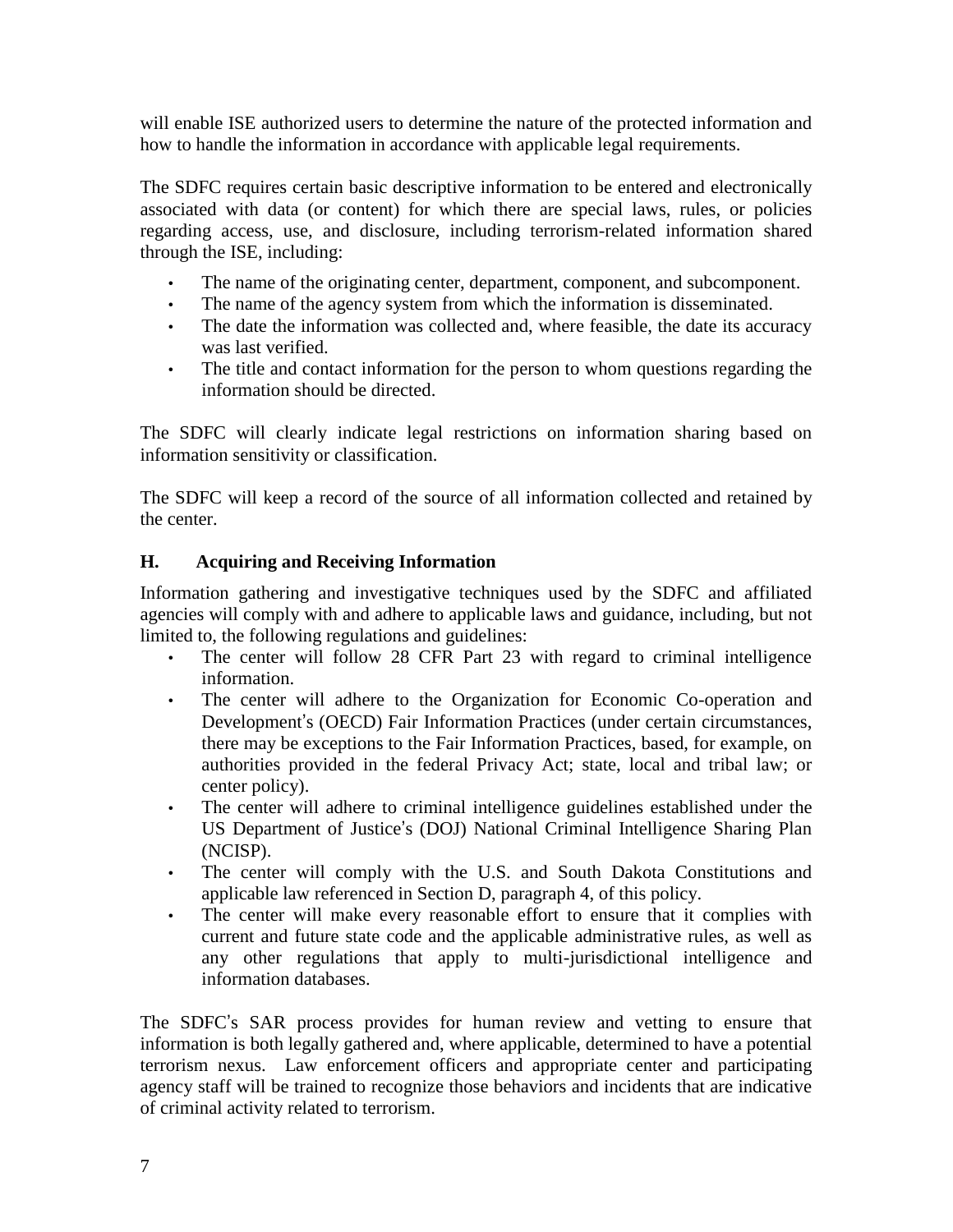The SDFC's SAR process includes safeguards to ensure, to the greatest degree possible, that only information regarding individuals involved in activities that have been determined to be consistent with criminal activities associated with terrorism will be documented and shared through the ISE. These safeguards are intended to ensure that information that could violate civil rights (race, religion, national origin, ethnicity, etc.) and civil liberties (speech, assembly, religious exercise, etc.) will not be intentionally or inadvertently gathered, documented, processed, and shared.

Information gathering and investigative techniques used by the SDFC will be the least intrusive means necessary in the particular circumstance to gather information it is authorized to seek or retain.

External agencies that access the SDFC information or provide information to the center are governed by the laws and rules governing those individual agencies, as well as by applicable federal and state laws.

The SDFC will contract only with commercial database entities that provide an assurance that their methods of gathering personally identifiable information comply with applicable local, state, tribal and federal laws, statutes, and regulations and that those methods are not based on misleading information-gathering practices.

The SDFC will not directly or indirectly receive, seek, accept or retain information from:

- An individual or nongovernmental information provider who may or may not receive a fee or benefit for providing the information if the center knows or has reason to believe that the individual or information provider is legally prohibited from obtaining or disclosing the information; or
- An individual or information provider that the center knows or has reason to believe used prohibited means to gather the information, except as expressly authorized by law or center policy.

The SDFC provides an information sharing platform for authorized users at SDFusion.org. The SDFC has no responsibility for the information posted on this site by other users. Authorized users are required to comply with this policy when sharing information on the platform.

#### **I. Information/Data Quality Assurance**

The SDFC will make every reasonable effort to ensure that information sought or retained is derived from dependable and trustworthy sources of information; accurate; current; complete, including the relevant context in which it was sought or received and other related information; and merged with other information about the same individual or organization only when the applicable standard has been met.

The SDFC will put in place a process for additional fact development during the vetting process where a SAR includes PII and is based on behaviors that are not inherently criminal. The SDFC will articulate additional facts or circumstances to support the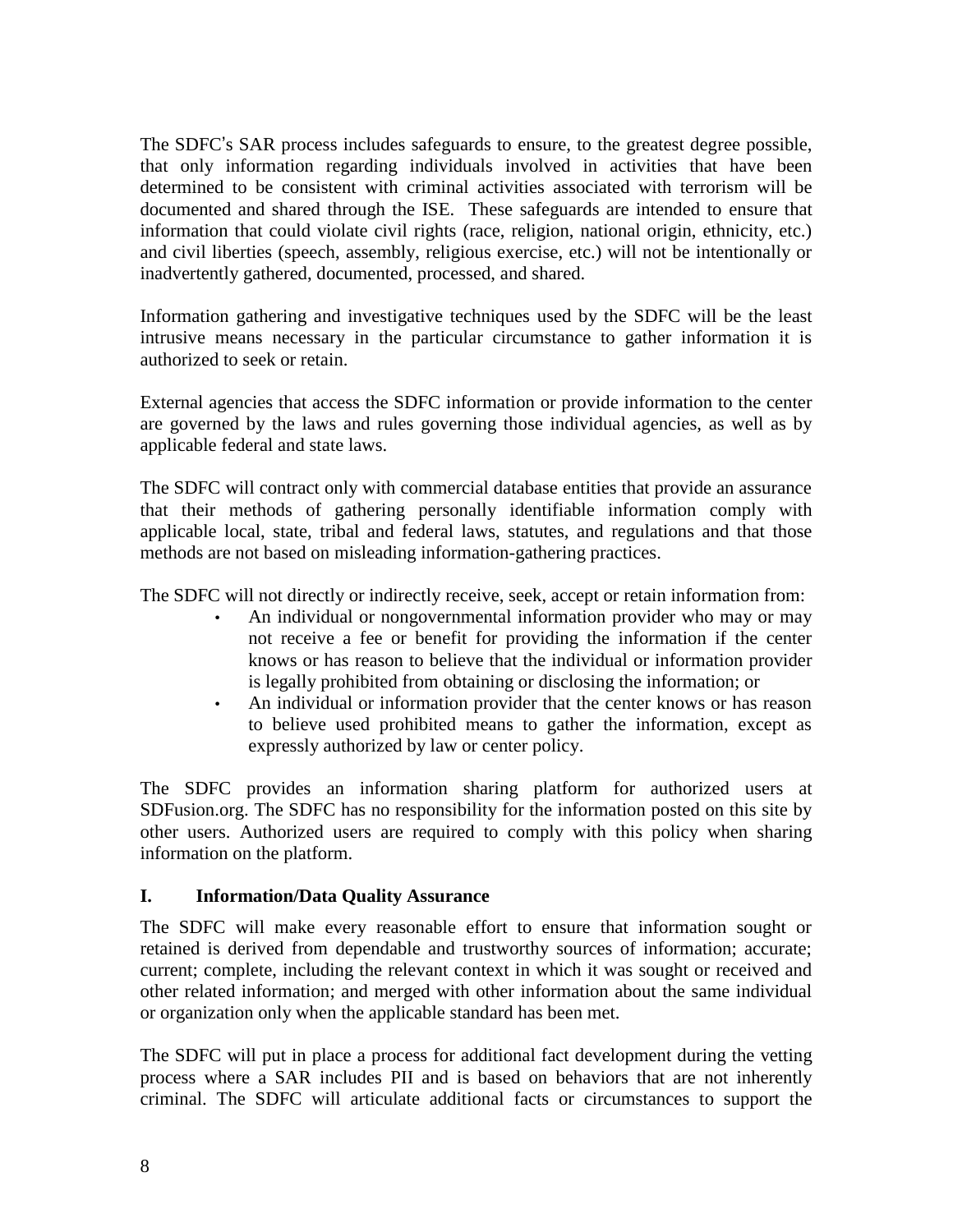determination that the behavior observed is not innocent but rather reasonably indicative of preoperational planning associated with terrorism.

The SDFC investigates, in a timely manner, alleged errors and deficiencies (or refers them to the originating agency) and corrects, deletes, or refrains from using protected information found to be erroneous or deficient.

As part of its functional process, the SDFC reviews the data quality of information it originates and makes every reasonable effort to ensure that information will be corrected, deleted from the system, or not used when the center learns that the information is erroneous, misleading, obsolete, or otherwise unreliable; the center did not have authority to gather the information or to provide the information to another agency; or the center used prohibited means to gather the information (except when the center's information source did not act as the agent of the center in gathering the information).

State, local, and tribal agencies, including agencies participating in the ISE, are responsible for reviewing the quality and accuracy of the data accessed by or shared with the center. Originating agencies providing data remain the owners of the data contributed.

#### **J. Collation and Analysis**

Information acquired by the SDFC or accessed from the other sources will only be analyzed by qualified individuals who have successfully completed a background check and appropriate security clearance, if applicable, and have been selected, approved, and trained accordingly.

Information subject to collation and analysis is information as defined and identified in Section G. Information Collection and Retention of Information.

Information acquired by the SDFC or accessed from other sources is analyzed according to priorities and needs and will only be analyzed to:

- Further crime prevention (including terrorism), law enforcement, public safety, force deployment, or prosecution objectives and priorities established by the SDFC; and
- Provide tactical and/or strategic intelligence on the existence, identification, and capability of individuals and organizations suspected of having engaged in or engaging in criminal (including terrorist) activities.

The SDFC will make all reasonable efforts that all analytical products be reviewed by the Privacy Officer to ensure that they provide appropriate privacy, civil rights, and civil liberties protections prior to dissemination or sharing by the center.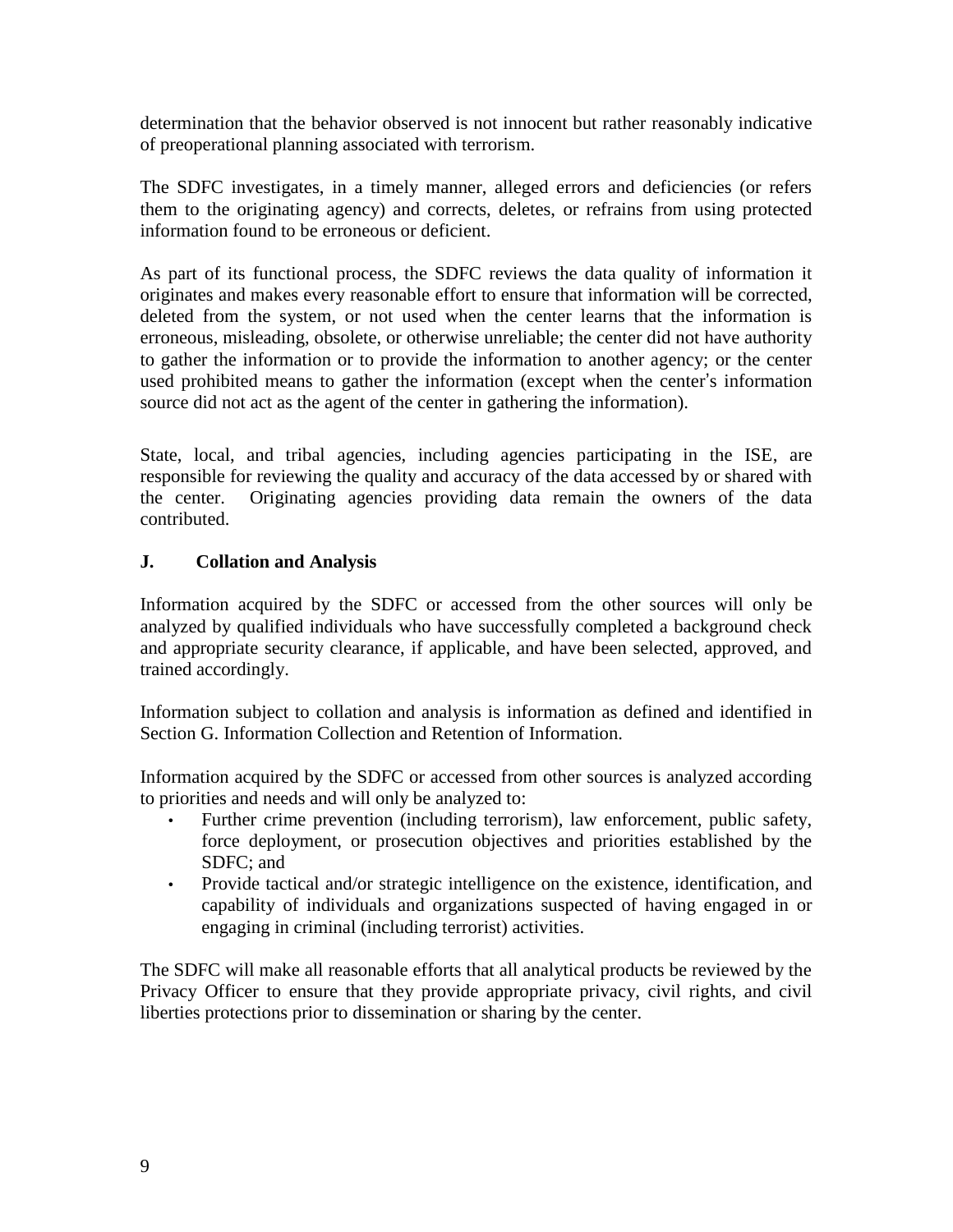#### **K. Merging Records**

Records about an individual or organization from two or more sources will not be merged by the SDFC unless there is sufficient identifying information to reasonably conclude that the information is about the same individual or organization. The set of identifiers sufficient to allow merging will consist of all available attributes that can contribute to a higher accuracy of match.

Information will be merged only by qualified individuals who have successfully completed a background check and possess the appropriate security clearance, if applicable, and have been selected, approved, and trained accordingly.

If the matching requirements are not fully met but there is an identified partial match, the information may be associated by the SDFC if accompanied by a clear statement that it has not been adequately established that the information relates to the same individual or organization.

#### **L. Sharing and Disclosure**

Credentialed, role-based access criteria will be used by the center, as appropriate, to control:

- What information a class of users can have access to;
- What information a class of users can add, change, delete or print and;
- To whom the information can be disclosed and under what circumstances.

The SDFC adheres to the current version of the ISE-SAR Functional Standard for its suspicious activity reporting (SAR) process, including the use of a standard reporting format and commonly accepted data collection codes and a sharing process that complies with the ISE-SAR Functional Standard for suspicious activity potentially related to terrorism.

Access to or disclosure of records retained by the SDFC will only be provided to persons within the SDFC, the Regional Fusion Center Network or in other governmental agencies who are authorized to have access and only for legitimate law enforcement, public protection, public prosecution, public health or justice purposes and only for the performance of official duties in accordance with law and procedures applicable to the agency for whom the person is working. An audit trail sufficient to allow the identification of each individual who requested, accessed, or received information retained by the center; the nature of the information requested, accessed, or received; and the specific purpose will be kept for a minimum of 5 years by the center.

Agencies external to the SDFC may not disseminate information accessed or disseminated from the center without approval from the center or other originator of the information.

Information gathered or collected and records retained by the SDFC may be accessed or disclosed to a member of the public only if the information is defined by law to be a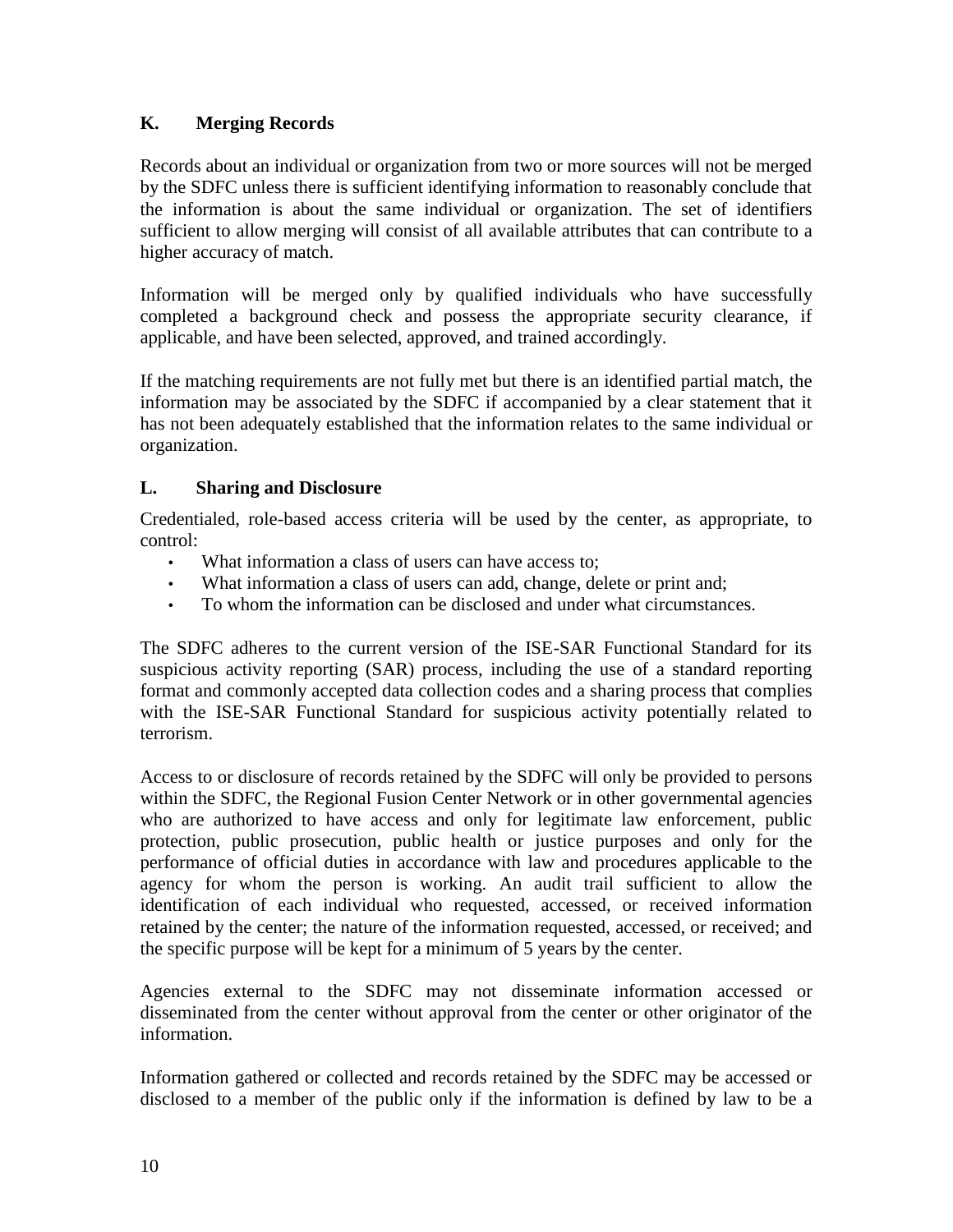public record or otherwise appropriate for release to further the center's mission and is not exempt from disclosure by law. Such information may only be disclosed in accordance with the law and procedures applicable to the SDFC for this type of information or when there is a legitimate need. An audit trail sufficient to allow the identification of each individual member of the public who accessed or received information retained by the center and the nature of the information accessed will be kept by the center pursuant to center policy and procedure.

Information gathered or collected and records retained by the SDFC will not be:

- Sold, published, exchanged or disclosed for commercial purposes;
- Disclosed or published without prior notice to the contributing agency that such information is subject to re-disclosure or publication, unless disclosure is agreed to as part of the normal operations of the agency; or
- Disseminated to unauthorized persons.

There are several categories of records that will ordinarily not be provided to the public:

- Public records required to be kept confidential by law or are exempted from disclosure requirements under SDCL §1-27-1.5.
- Information that meets the definition of "classified information" as that term is defined in the National Security Act, Public Law 235, Section 606 and in accord with Executive Order 13549, Classified National Security Information Program for State, Local, Tribal, and Private Sector Entities, August 18, 2010.
- Investigatory records of law enforcement agencies are exempted from disclosure requirements under SDCL §1-27-1.5(5).
- A record or part of a record the public disclosure of which would have a reasonable likelihood of threatening public safety by exposing a vulnerability to terrorist attack is exempted from disclosure requirements under SDCL §1-27- 1.5(8). This includes a record assembled, prepared or maintained to prevent, mitigate or respond to an act of terrorism or an act of agricultural terrorism, vulnerability assessments, risk planning documents, needs assessments, and threat assessments under SDCL §1-27-1.5(17).
- Protected federal state, local or tribal records which may include records owned or controlled by another agency that cannot, under SDCL §1-27-1.5(27), be shared without permission.
- A record, or part of a record that constitutes trade secrets or information that is commercial, financial, or otherwise subject to a nondisclosure agreement that was obtained from a person and is privileged and confidential, SDCL 1-27-  $1.5(3)$ .

The SDFC may choose to not confirm the existence of information to any person or agency that would not be eligible to receive the information unless otherwise required by law.

#### **M. Redress**

Upon satisfactory verification (fingerprints, driver's license or other specified identifying documentation) of his or her identity and subject to the conditions specified below, an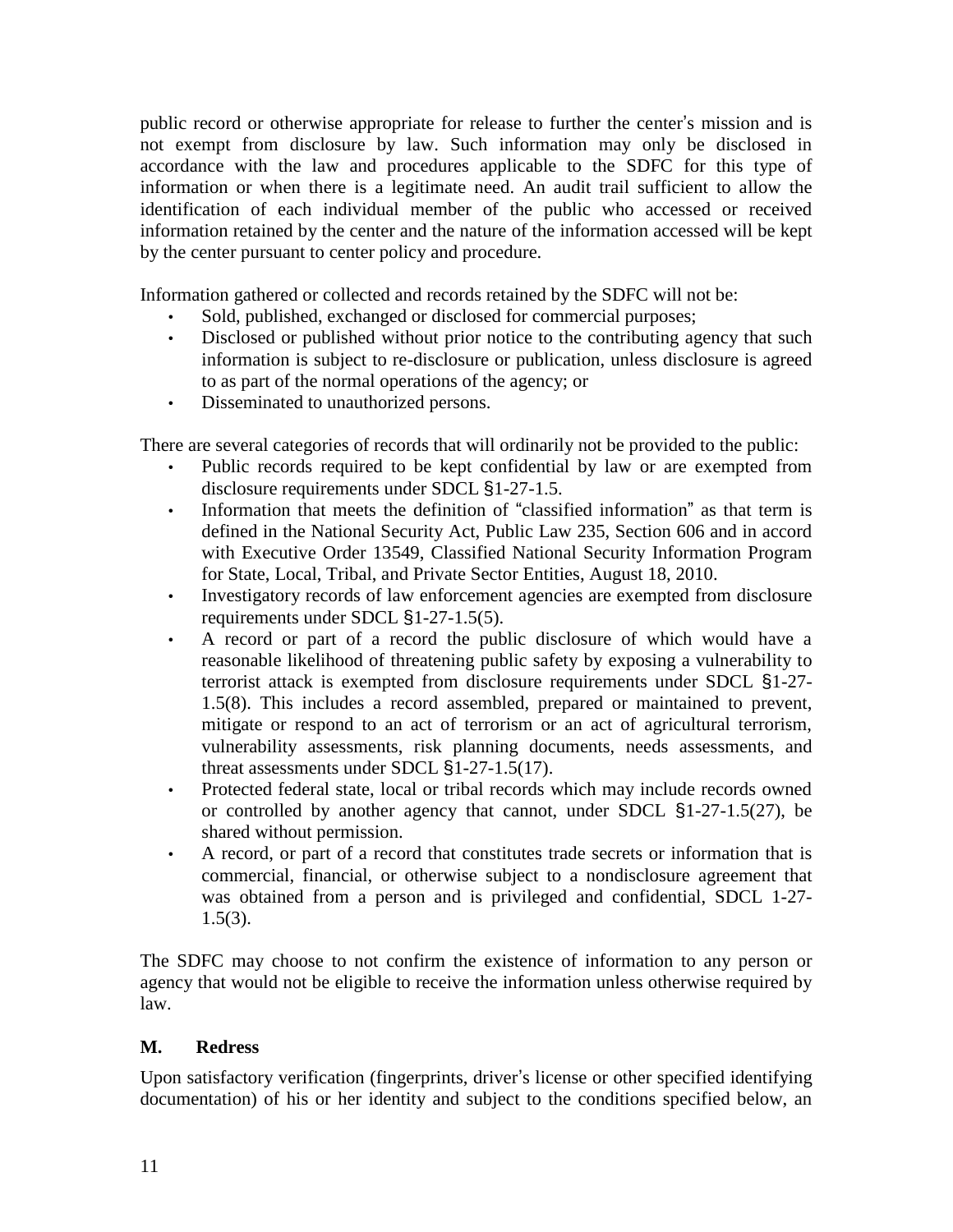individual is entitled to know the existence of and to review the information about him or her that has been gathered and retained by the SDFC. The individual may obtain a copy of the information for the purpose of challenging the accuracy or completeness of the information. The SDFC's response to the request for information will be made within a reasonable time and in a form that is readily intelligible to the individual. A record will be kept of all requests and of what information is disclosed.

The existence, content and source of the information will not be made available by the SDFC to an individual when:

- Disclosure would interfere with, compromise or delay an ongoing investigation or prosecution  $[SDCL \$  $1-27-1.5(5)]$ ;
- Disclosure would endanger the health or safety of an individual, organization or community [SDCL §1-27-1.5(23)];
- The information is in a criminal intelligence information system subject to 28 CFR Part 23 [see 28 CFR § 23.20(e)];
- The information relates to SDCL §1-27-3;
- The information source does not reside with SDFC.
- The South Dakota Fusion did not originate and/or does not own or have a right to disclose the information.

If the information does not originate with the center, the requestor will be referred to the originating agency, if appropriate or required, or the center will notify the source agency of the request and its determination that disclosure by the center or referral of the requestor to the source agency was neither required nor appropriate under applicable law.

#### **N. Complaints and Corrections**

If an individual has complaints or objections to the accuracy or completeness of information retained about him or her within a system under the center's control, the SDFC will inform the individual of the procedure for submitting complaints or requesting corrections, including appeal rights if requests are denied in whole or in part. A record will be kept of all complaints and requests for corrections and the resulting action, if any.

The individual who has requested disclosure or to whom information has been disclosed will be given reasons if disclosure or requests for corrections are denied by the SDFC or the originating agency. The individual will also be informed of the procedure for appeal when the center or originating agency has declined to disclose information or to correct challenged information to the satisfaction of the individual about whom the information relates.

If an individual has complaints or objections to the accuracy or completeness of information about him or her that originates within another agency, the SDFC director will notify the originating agency of the complaint or correction request and coordinate with them to ensure that the individual is provided with complaint submission or correction procedures. A record will be kept of all complaints and correction requests.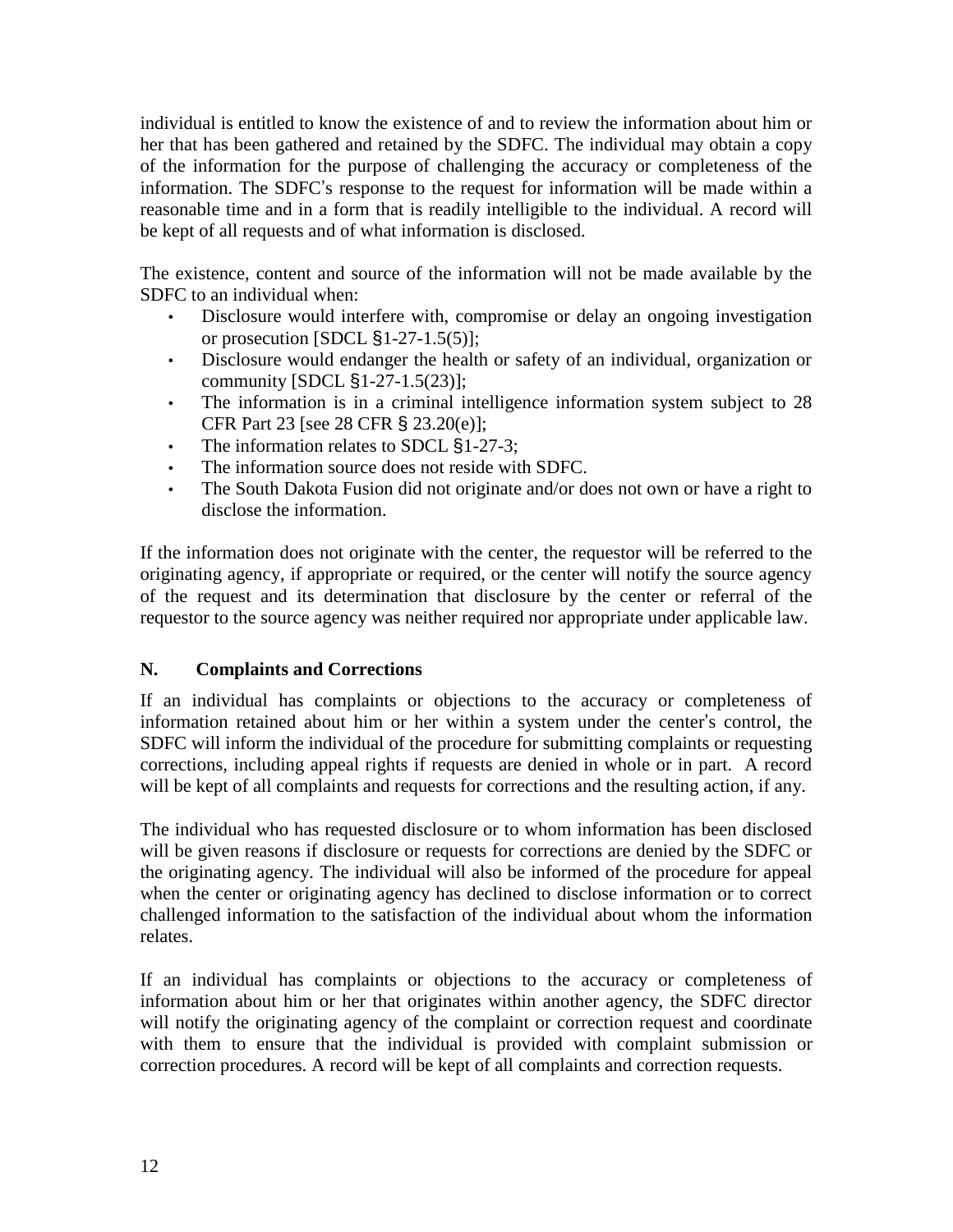The ISE Privacy Guidelines require the SDFC to adopt redress procedures when a complaint involves records that have not been disclosed to the complainant under applicable law.

If an individual has a complaint with regard to the accuracy or completeness of terrorismrelated protected information that:

- (a) Is exempt from disclosure,
- (b) Has been or may be shared through the ISE,
	- (1) Is held by the SDFC and
	- (2) Allegedly has resulted in demonstrable harm to the complainant,

The center will inform the individual of the procedure for submitting (if needed) and resolving such complaints. Complaints will be received by the center's Privacy Officer at the following address: jenna.howell@state.sd.us. The Privacy Officer will acknowledge the complaint and state that it will be reviewed but may choose to not confirm the existence of the information to the complainant unless otherwise required by law. If the information did not originate with the center, the Privacy Officer will notify the originating agency in writing or electronically within 10 days and, upon request, assist such agency to correct any identified data/record deficiencies, purge the information, or verify that the record is accurate. All information held by the center that is the subject of a complaint will be reviewed within 30 days and confirmed or corrected/purged if determined to be inaccurate, incomplete, to include incorrectly merged information, or to be out of date. If there is no resolution within 30 days, the center will not share the information until such time as the complaint has been resolved. A record will be kept by the center of all complaints and the resulting action taken in response to the complaint.

To delineate protected information shared through the ISE from other data, the SDFC maintains records of the ISE originating agencies the center has access to and employs system mechanisms whereby the source is identified within the information record.

#### **O. Security Safeguards**

The SDFC Director will designate an appropriately trained individual to serve as the SDFC security officer.

The center will comply with generally accepted industry or other applicable standards for security, in accordance with the SDFC privacy policy. Security safeguards will cover any type of medium (printed or electronic) or technology (e.g., physical servers, virtual machines, and mobile devices) used in a work-related SDFC activity.

The SDFC will operate in a secure facility protected from external intrusion. The SDFC will utilize secure internal and external safeguards against network intrusions. Access to SDFC databases from outside the facility will only be allowed over secure networks or networks approved by the Director.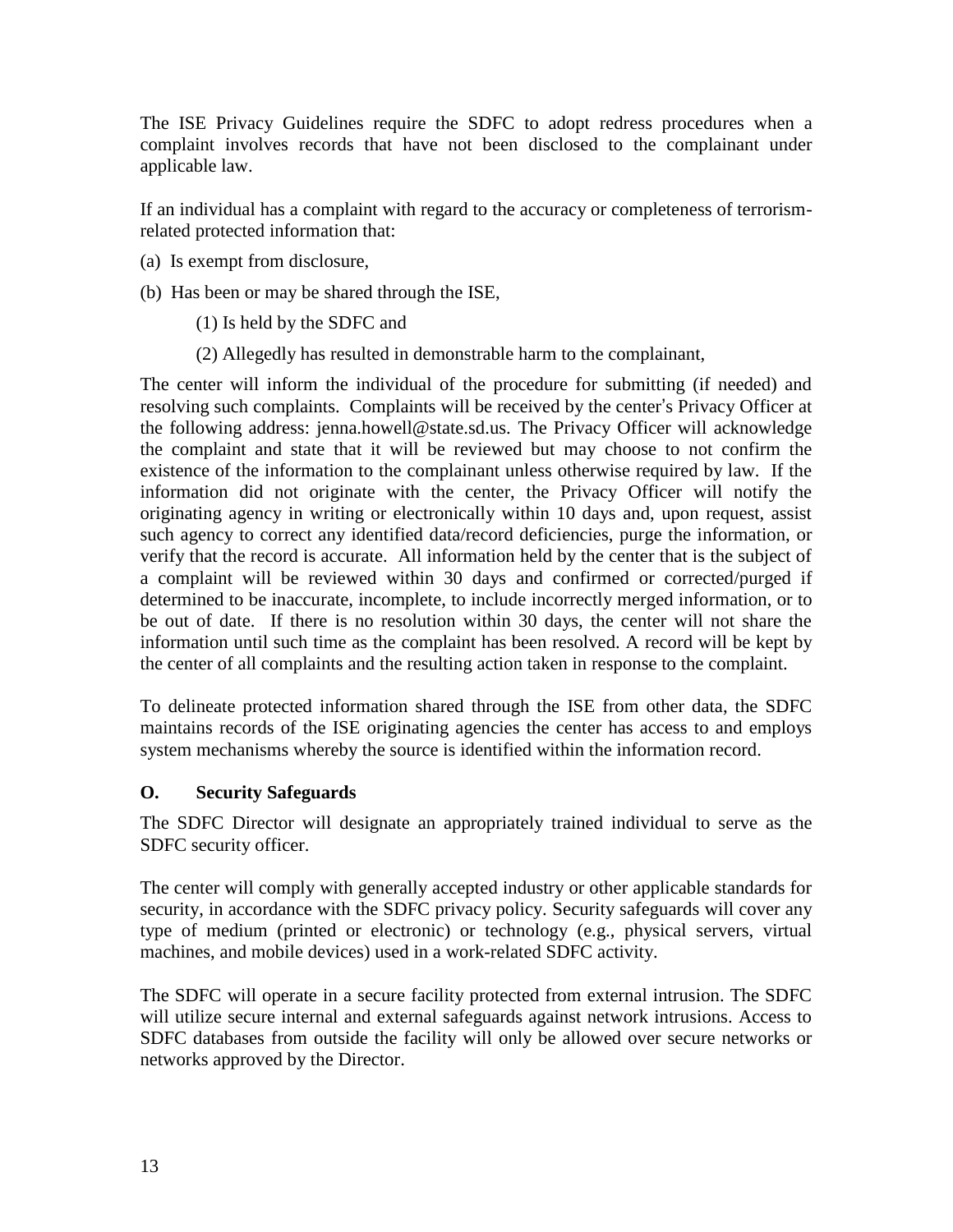The SDFC will secure tips, leads, and SAR information in a separate repository system using security procedures and policies that are the same as or similar to those used for a system that secures data rising to the level of reasonable suspicion under 28 CFR Part 23.

The SDFC will store information in a manner such that it cannot be added to, modified, accessed, destroyed or purged except by personnel authorized to take such actions.

Access to SDFC information will only be granted to center personnel whose positions and job duties require such access and who have successfully completed a background check and appropriate security clearance, if applicable, and who have been selected, approved and trained accordingly.

The SDFC will utilize watch logs to maintain audit trails of requested and disseminated information.

To prevent public records disclosure, risk and vulnerability assessments will not be stored with publicly available data.

The SDFC will notify an individual about whom personal information was or is reasonably believed to have been breached or obtained by an unauthorized person and access to which threatens physical, reputational or financial harm to the person. The notice will be made promptly and without unreasonable delay following discovery or notification of the access to the information, consistent with the legitimate needs of law enforcement to investigate the release or any measures necessary to determine the scope of the release of information, and if necessary, to reasonably restore the integrity of any information system affected by this release.

#### **P. Information Retention and Destruction**

All applicable information will be reviewed for record retention (validation or purge) at least every five (5) years, as provided by 28 CFR Part 23.

When information has no further value or meets the criteria for removal according to the SDFC's retention and destruction policy it will be purged, destroyed, and deleted or returned to the submitting (originating) source.

The SDFC will delete information or return it to the source, unless it is validated, every five (5) years, in compliance with 28 CFR Part 23.

Permission to destroy or return information or records will be presumed if the applicable information is not validated.

Notification of proposed destruction or return of records may or may not be provided to the contributor by the SDFC, depending on the relevance of the information and any agreement with the providing agency.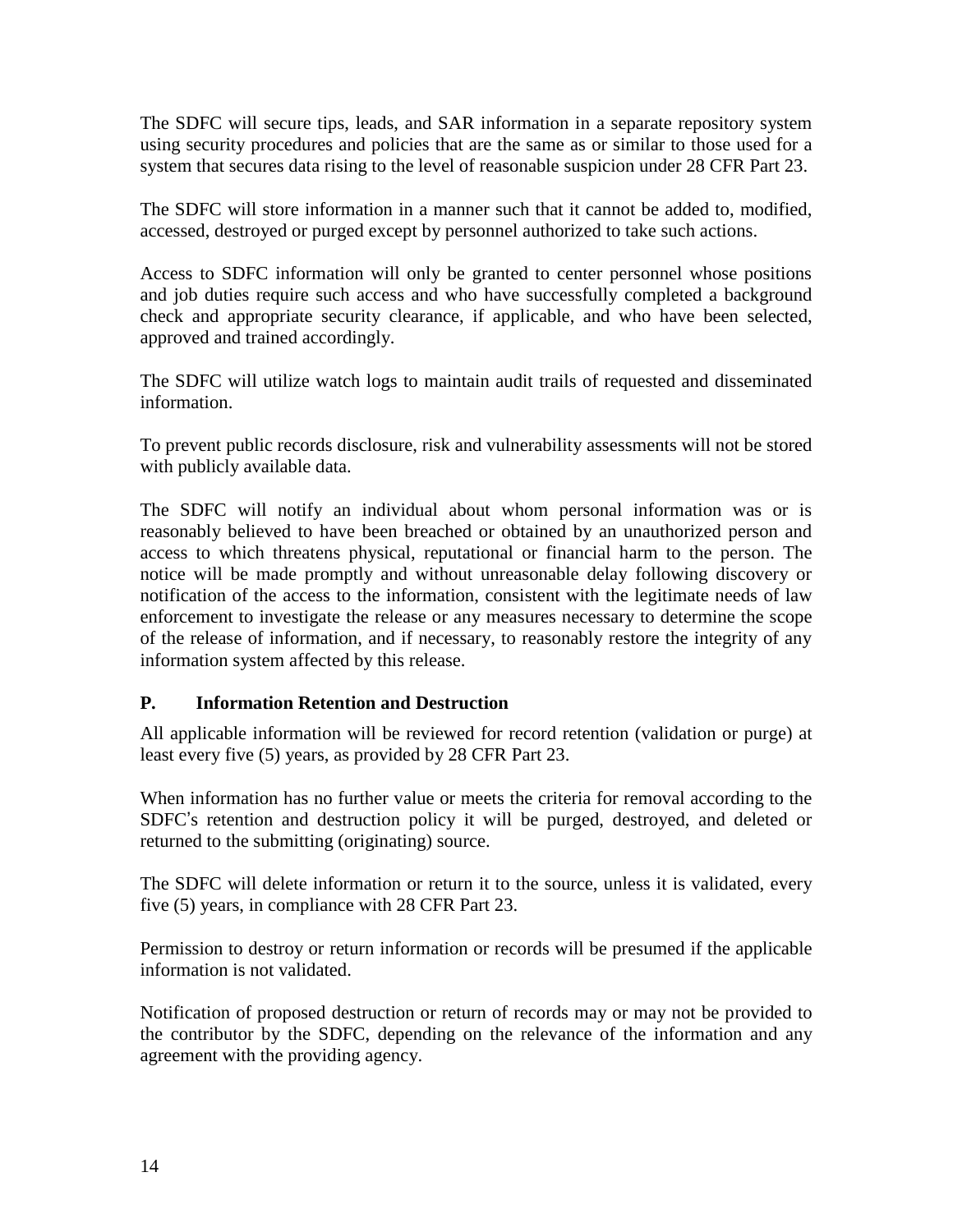A record of information to be reviewed for retention will be maintained by the SDFC, and for appropriate system(s), notice will be given to the submitter at least 30 days prior to the required review and validation/purge date.

#### **Q. Accountability and Enforcement**

The SDFC will be open to the public in regard to information and intelligence collection practices. The SDFC's privacy policy will be provided to the public for review, made available upon request, and posted on the South Dakota Department of Public Safety Homeland Security web page at

[http://www.dps.sd.gov/homeland\\_security/fusion\\_center.aspx](http://www.dps.sd.gov/homeland_security/fusion_center.aspx)

The SDFC's Privacy Officer will be responsible for receiving and responding to inquiries and complaints about privacy, civil rights, and civil liberties protections in the information system(s) maintained or accessed by the center. The Privacy Officer can be contacted at [jenna.howell@state.sd.us.](mailto:jenna.howell@state.sd.us)

The SDFC will maintain an audit trail of accessed, requested, or disseminated information. An audit trail will be retained for 5 years, as required by center SDFC policy, of requests for access to information for specific purposes and of what information is disseminated to each person in response to the request.

The SDFC will adopt and follow procedures and practices by which it can ensure and evaluate that SDFC personnel utilize their systems in accordance with the provisions of this policy and applicable law.

The SDFC's personnel or other authorized users shall report errors and confirmed violations or suspected violations of center policies related to protected information to the center's Privacy Officer.

The SDFC Privacy Officer receives bulletins and has SDFusion.org access in order to conduct on-going or periodic audits of materials for compliance with this policy.

The SDFC's Governance Board will annually receive a report concerning the review of and any updates to the provisions protecting privacy, civil rights and civil liberties contained within this policy. Changes to this policy may include appropriate responses to changes in applicable law, changes in technology, changes in the purpose and use of the information systems and changes in public expectations.

If center personnel, a participating agency, or an authorized user is found to be in noncompliance with the provisions of this policy regarding the gathering, collection, use, retention, destruction, sharing, classification, or disclosure of information, the Director of the SDFC will:

- Suspend or discontinue access to information by the center personnel, the participating agency, or the authorized user.
- Suspend, demote, transfer, or terminate center personnel, as permitted by applicable personnel policies.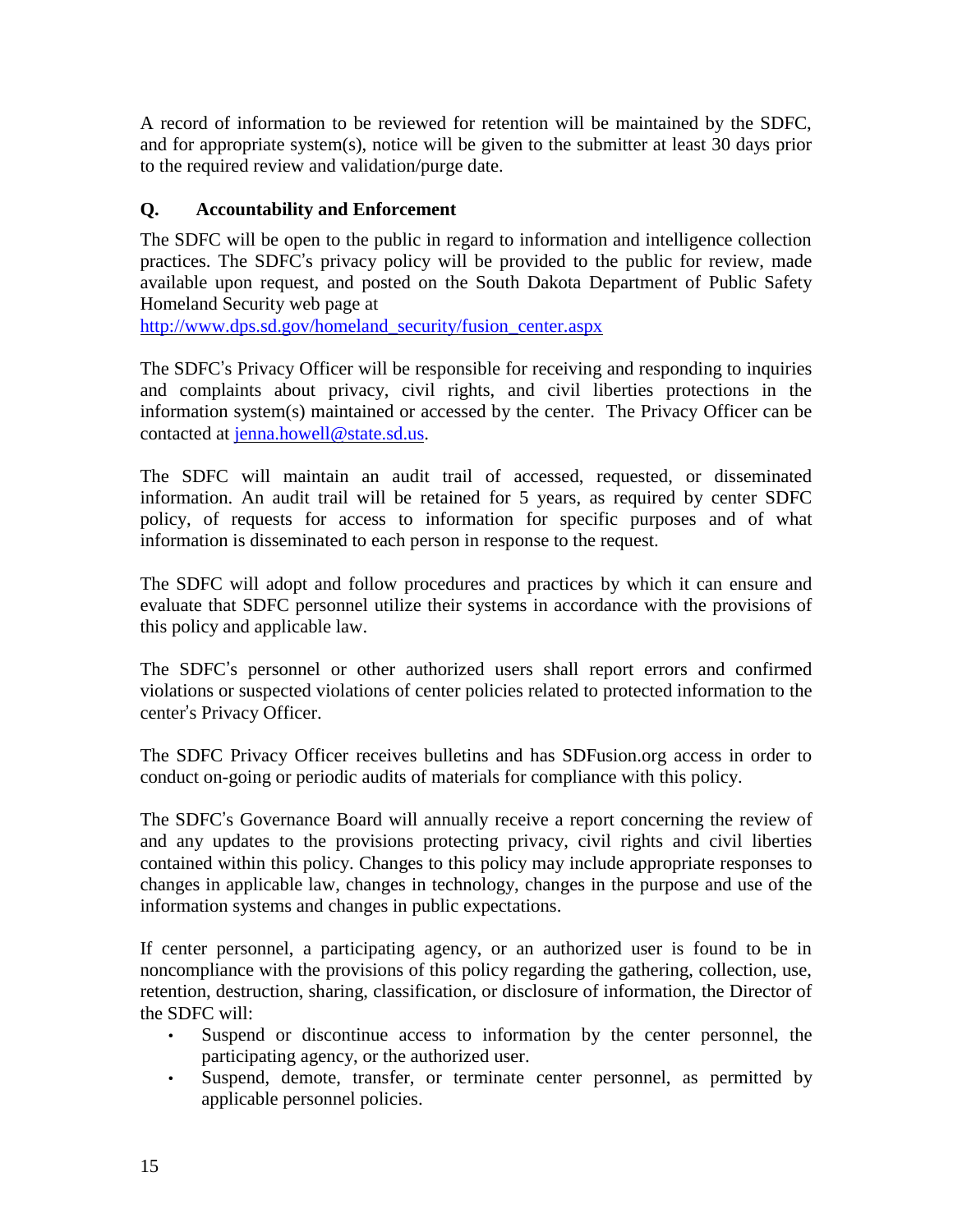- Apply administrative actions or sanctions as provided by South Dakota Department of Public Safety rules and regulations or as provided in agency/center personnel policies.
- If the authorized user is from an agency external to the agency/center, request that the relevant agency, organization, contractor, or service provider employing the user initiate proceedings to discipline the user or enforce the policy's provisions.
- Refer the matter to appropriate authorities for criminal prosecution, as necessary, to effectuate the purposes of the policy.

The SDFC reserves the right to restrict the qualifications and number of personnel having access to the Center's information and to suspend or withhold service to any personnel violating the privacy policy. The Center reserves the right to deny access to any participating agency user who fails to comply with applicable restrictions and limitations of the SDFC privacy policy.

#### **R. Training**

The SDFC will require the following individuals to participate in training programs regarding the implementation of and adherence to the privacy, civil rights and civil liberties policy:

• All assigned personnel of the center.

The SDFC will provide special training regarding the center's requirements and policies for collection, use, and disclosure of protected information to personnel authorized to share protected information through the Information Sharing Environment.

The SDFC's privacy policy training program may include:

- Purposes of the privacy, civil rights and civil liberties protection policy;
- Substance and intent of the provisions of the policy relating to collection, use, analysis, retention, destruction, sharing and disclosure of information retained by the SDFC;
- Originating and participating agency responsibilities and obligations under applicable law and policy;
- How to implement the policy in the day to day work of the user, whether a paper or system user;
- The impact of improper activities associated with infractions accessible within or through the agency;
- Mechanisms for reporting violations of center privacy-protection policies; and
- The nature and possible penalties for policy violations, including possible transfer, dismissal, criminal liability and immunity, if any;
- Subject to course availability, the Privacy Officer of the SDFC will also take courses offered by the U.S. Department of Homeland Security addressing privacy, civil rights, and civil liberties training of trainers.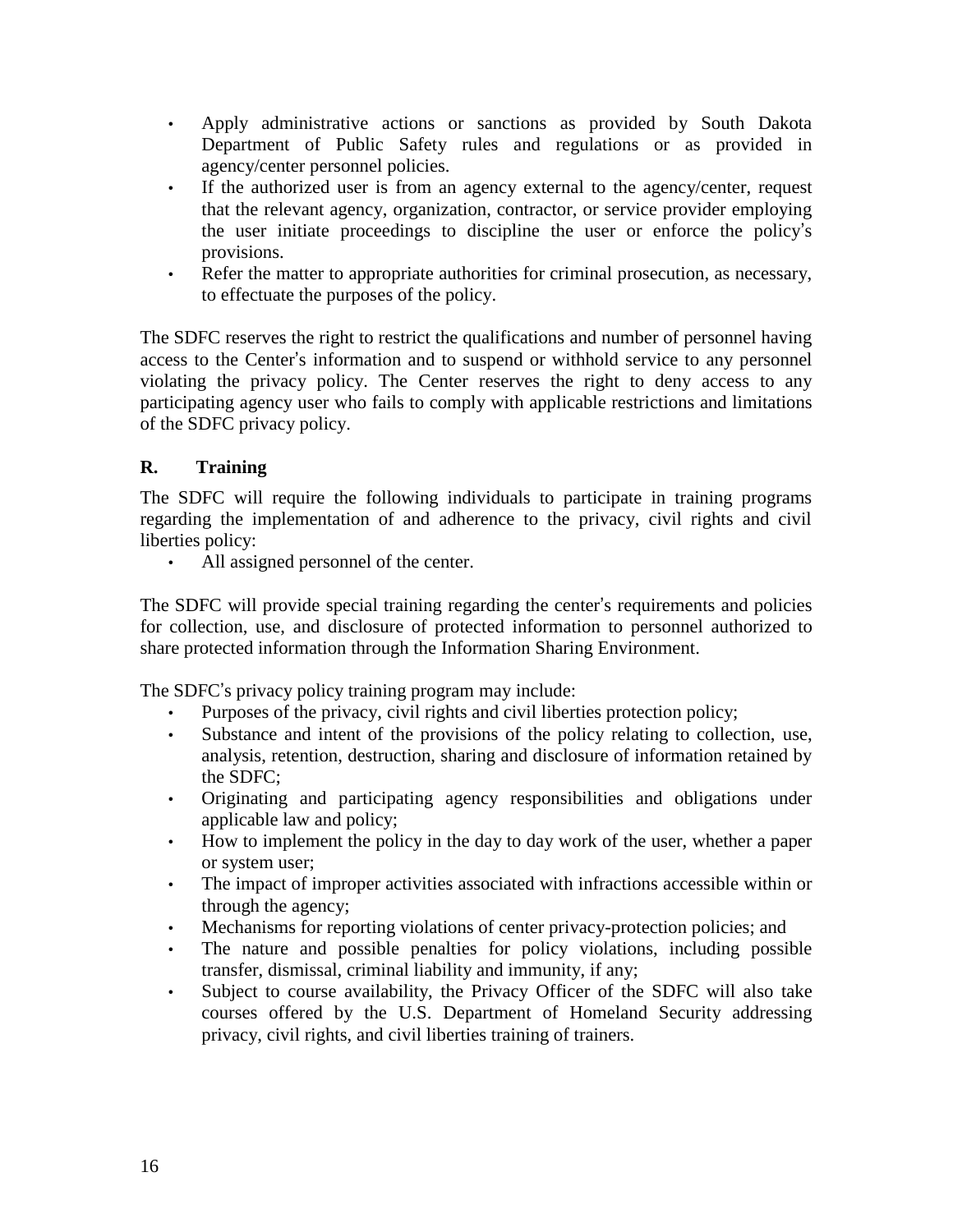## **Appendix I**

## **Terms and Definitions**

**Access**—Data access is being able to get to (usually having permission to use) particular data on a computer. Web access means having a connection to the World Wide Web through an access provider or an online service provider. For data access, access is usually specified as read-only access and read/write access.

With regard to the ISE, access refers to the business rules, means, and processes by and through which ISE participants obtain terrorism-related information, to include homeland security information, terrorism information, and law enforcement information acquired in the first instance by another ISE participant.

**Access Control**—The mechanisms for limiting access to certain information based on a user's identity and membership in various predefined groups. Access control can be mandatory, discretionary, or role-based.

**Acquisition**—The means by which an ISE participant obtains information through the exercise of its authorities, for example, through human intelligence collection or from a foreign partner. For the purposes of this definition, acquisition does not refer either to the obtaining of information widely available to other ISE participants through, for example, news reports or to the obtaining of information shared with them by another ISE participant who originally acquired the information.

**Agency**—See Originating Agency, Owning Agency, Participating Agency, Source Agency, Submitting Agency..

Analysis (law enforcement) — The review of information and its comparison to other information to determine the meaning of the data in reference to a criminal investigation or assessment.

**Audit Trail**—Audit trail is a generic term for recording (logging) a sequence of activities. In computer and network contexts, an audit trail tracks the sequence of activities on a system, such as user log-ins and log-outs. More expansive audit trail mechanisms would record each user's activity in detail—what commands were issued to the system, what records and files were accessed or modified, etc.

Audit trails are a fundamental part of computer security, used to trace (albeit usually retrospectively) unauthorized users and uses. They can also be used to assist with information recovery in the event of a system failure.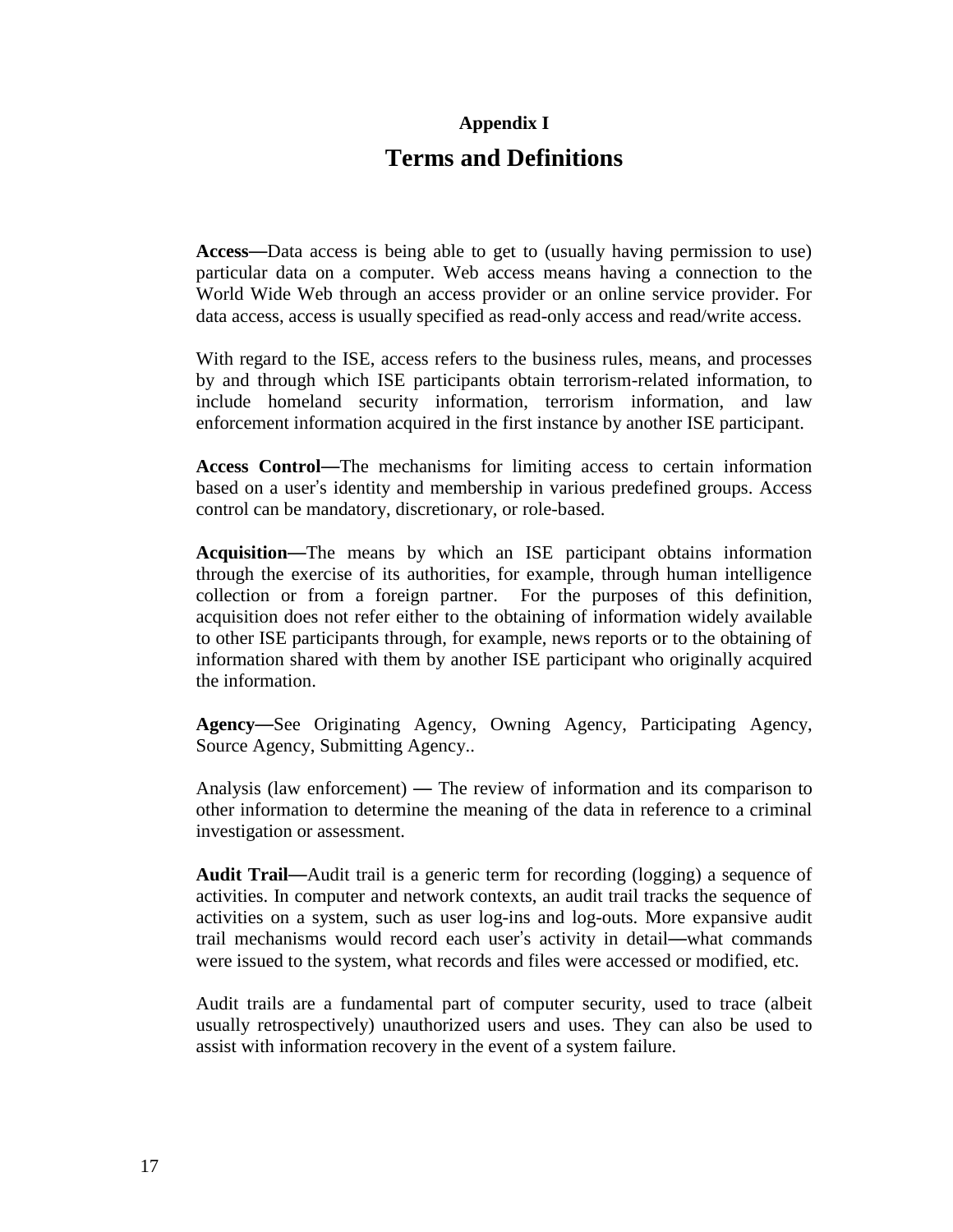**Authentication**—Authentication is the process of validating the credentials of a person, computer process, or device. Authentication requires that the person, process, or device making the request provide a credential that proves it is what or who it says it is. Common forms of credentials are digital certificates, digital signatures, smart cards, biometrics data, and a combination of user names and passwords. See Biometrics.

**Authorization**—The process of granting a person, computer process, or device with access to certain information, services, or functionality. Authorization is derived from the identity of the person, computer process, or device requesting access that is verified through authentication. See Authentication.

**Biometrics**—A general term used alternatively to describe a characteristic or a process. (1) As a characteristic: a measurable biologicial (anatomical and physiological) and behavioral characteristics that can be used for automated recognition. (2) As a process:

**Center** – Center refers to the SDFC (SDFC), located in Sioux Falls, SD. For operational security reasons, the physical location of the SDFC is not deemed public information.

**Civil Liberties**—Civil liberties are fundamental individual rights, such as freedom of speech, press, or religion; due process of law; and other limitations on the power of the government to restrain or dictate the actions of individuals. They are the freedoms that are guaranteed by the Bill of Rights and the first ten Amendments to the Constitution of the United States. Civil liberties offer protection to individuals from improper government action and arbitrary governmental interference. Generally, the term "civil rights" involves positive (or affirmative) government action, while the term "civil liberties" involves restrictions on government.

**Civil Rights**— The term "civil rights" refers to those rights and privileges of equal protection that government entities must afford to all individuals in the United States regardless of race, ethnicity, gender, national origin, religion, sexual orientation, gender identity, or other characteristics unrelated to the worth of the individual. Protection of civil rights means that government entities will take action to ensure that individuals are not discriminated against on the basis of any federally or state protected characteristic. For example, a state may have constitutional or statutory language regarding parental status. Generally, the term "civil rights" involves positive (or affirmative) government action to protect against infringement, while the term "civil liberties" involves restrictions on government.

**Collect**—For purposes of this document, "gather" and "collect" mean the same thing.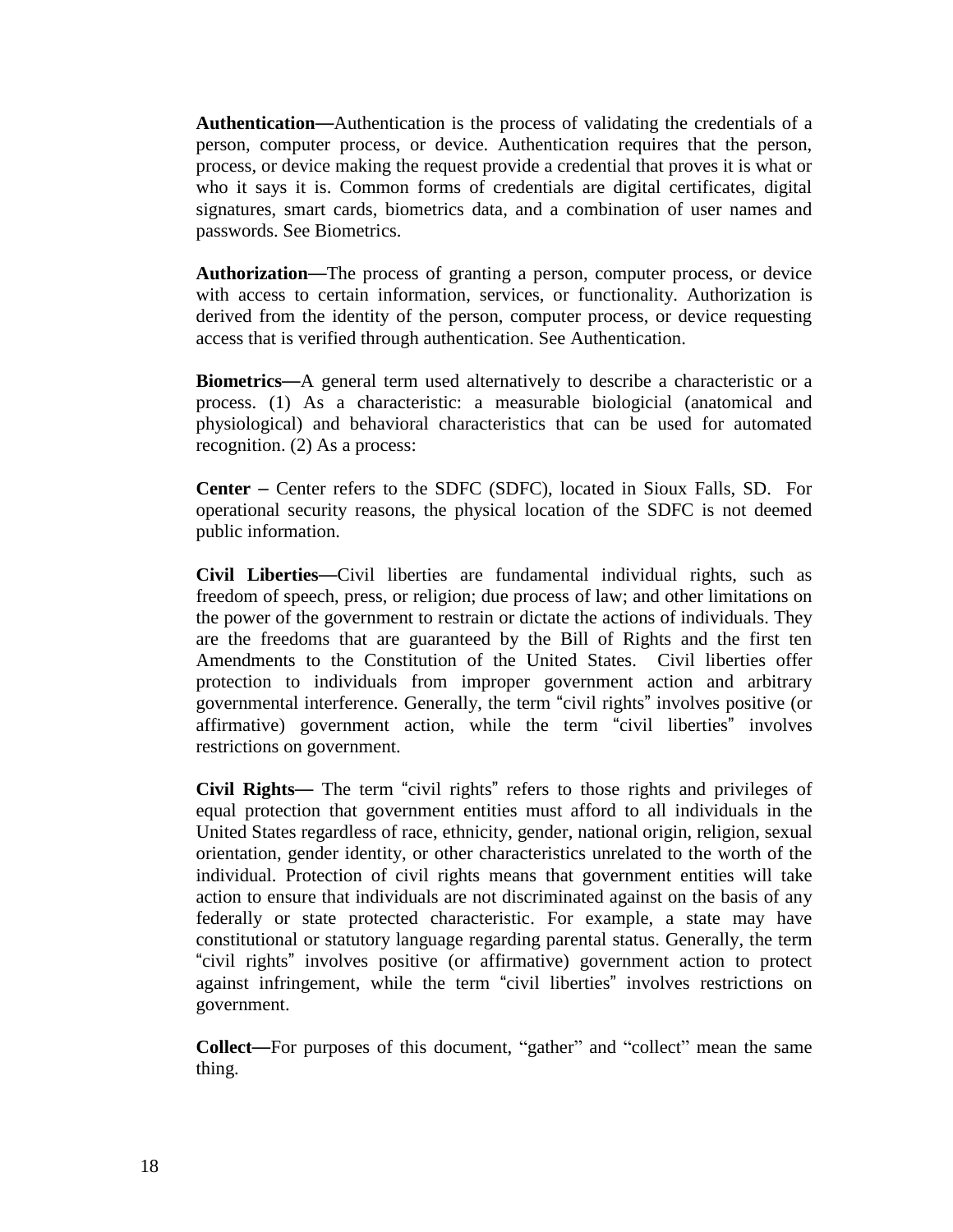**Computer Security**—Protection of information assets through the use of technology, processes, and training.

**Confidentiality**—Confidentiality is closely related to privacy but is not identical. It refers to the obligations of individuals and institutions to use information under their control appropriately once it has been disclosed to them. One observes rules of confidentiality out of respect for and to protect and preserve the privacy of others. See Privacy.

**Credentials**—Information that includes identification and proof of identification that is utilized by SDFC members to gain access to local and network resources. Examples of credentials are user names, passwords, smart cards, and certificates. Credentialed security access will be utilized to control:

- What information a class of users can have access to:
- What information a class of users can add, change, delete, or print; and
- To whom the information can be disclosed and under what circumstances.

**Criminal Activity**—A behavior, an action, or an omission that is punishable by criminal law.

**Criminal Intelligence Information or Data**—Information deemed relevant to the identification of and the criminal activity engaged in by an individual who or organization that is reasonably suspected of involvement in criminal acts. The record is maintained in a criminal intelligence system per 28 CFR Part 23. Reasonable suspicion applies to the information. The record is maintained per 28 CFR Part 23.

**Data**—Elements of information, inert symbols, signs or measures.

**Data Protection**—Data protection encompasses the range of legal, regulatory, and institutional mechanisms that guide the collection, use, protection, and disclosure of information.

**Disclosure**—The release, transfer, provision of access to, sharing, publication, or divulging of personal information in any manner—electronic, verbal, or in writing—to an individual, agency, or organization outside the agency that collected it. Disclosure is an aspect of privacy, focusing on information which may be available only to certain people for certain purposes but which is not available to everyone.

**Electronically Maintained**—Information stored by a computer or on any electronic medium from which the information may be retrieved by a computer, such as electronic memory chips, magnetic tape, magnetic disk, compact disk optical media, or cloud technologies.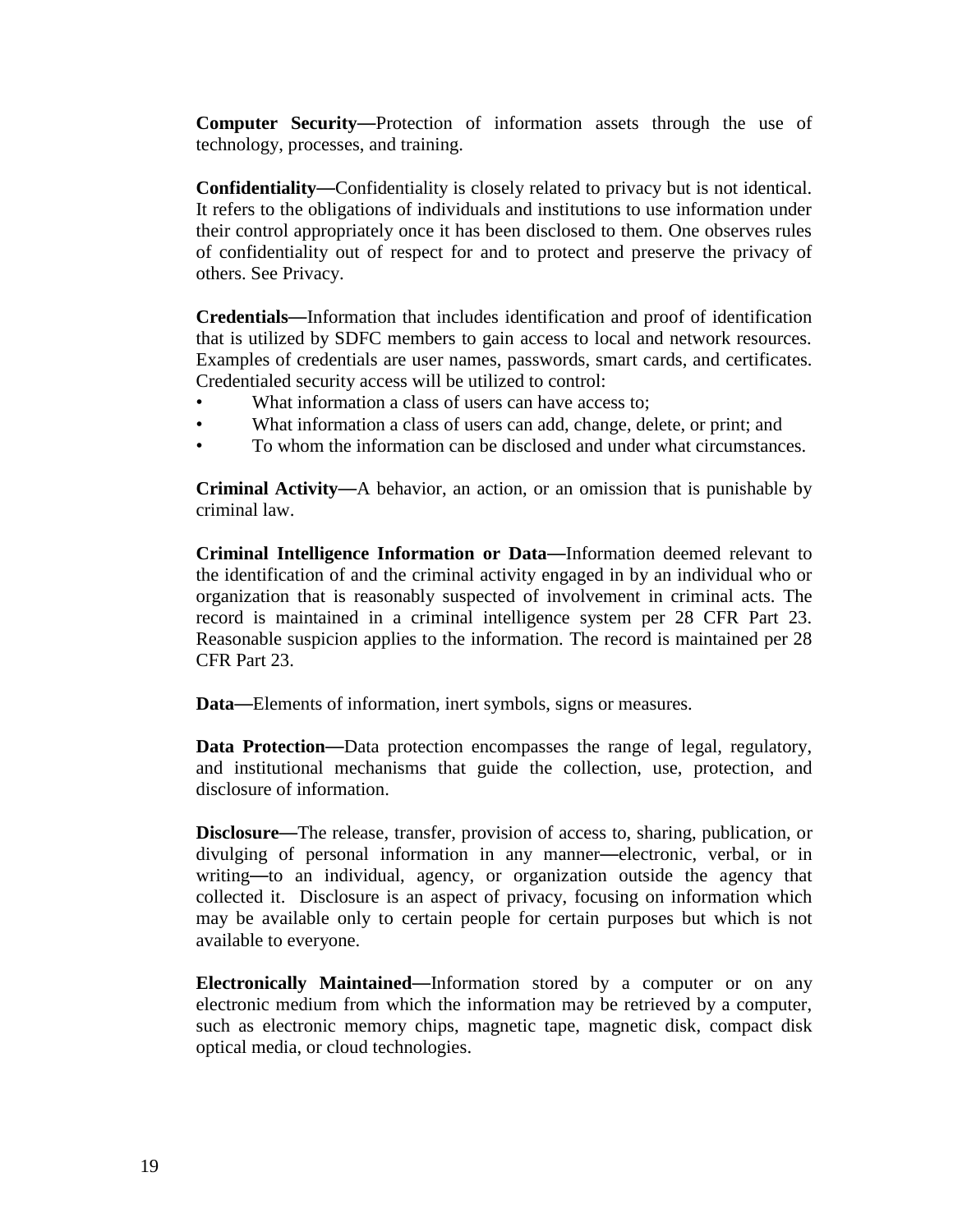**Electronically Transmitted**—Information exchanged with a computer using electronic media, such as the movement of information from one location to another by magnetic or optical media, transmission over the Internet, intranet, extranet, leased lines, dial-up lines, private networks, telephone voice response, or faxback systems. It does not include faxes, telephone calls, video teleconferencing, or messages left on voice mail.

**Evaluation**—An assessment of the reliability of the source and accuracy of the raw data.

**Fair Information Practice Principles (FIPPS)**—FIPPs are a set of internationally recognized principles that inform information privacy policies both within government and the private sector. Although specific articulations of the FIPPs vary and have evolved since their genesis in the 1970s, core elements are consistent among nations, states, and economic sectors. These core elements are incorporated into information privacy laws, policies, and governance documents around the world. They provide a straightforward description of underlying privacy and information exchange principles and a simple framework for the legal use that needs to be done with regard to privacy in integrated justice systems. Because of operational necessity, it may not always be possible to apply all of the principles equally. For example, the Individual Participation Principle (#8) may be limited applicability in intelligence operations, as fusion centers do not generally engage with individuals. That said, fusion centers and all other integrated justice systems should endeavor to apply the FIPPs where practicable.

The eight principles are:

- 1. Purpose Specification
- 2. Data Quality/Integrity (see definition)
- 3. Collection Limitation/Data Minimization
- 4. Use Limitation
- 5. Security Safeguards (see definition)
- 6. Accountability/Audit
- 7. Openness/Transparency
- 8. Individual Participation

1

**Firewall**—A security solution that segregates one portion of a network from another portion, allowing only authorized network traffic to pass through according to traffic-filtering rules.

Fusion Center—A collaborative effort of two or more agencies that provide resources, expertise, and information to a designated government agency or agency component with the goal of maximizing its ability to detect, prevent,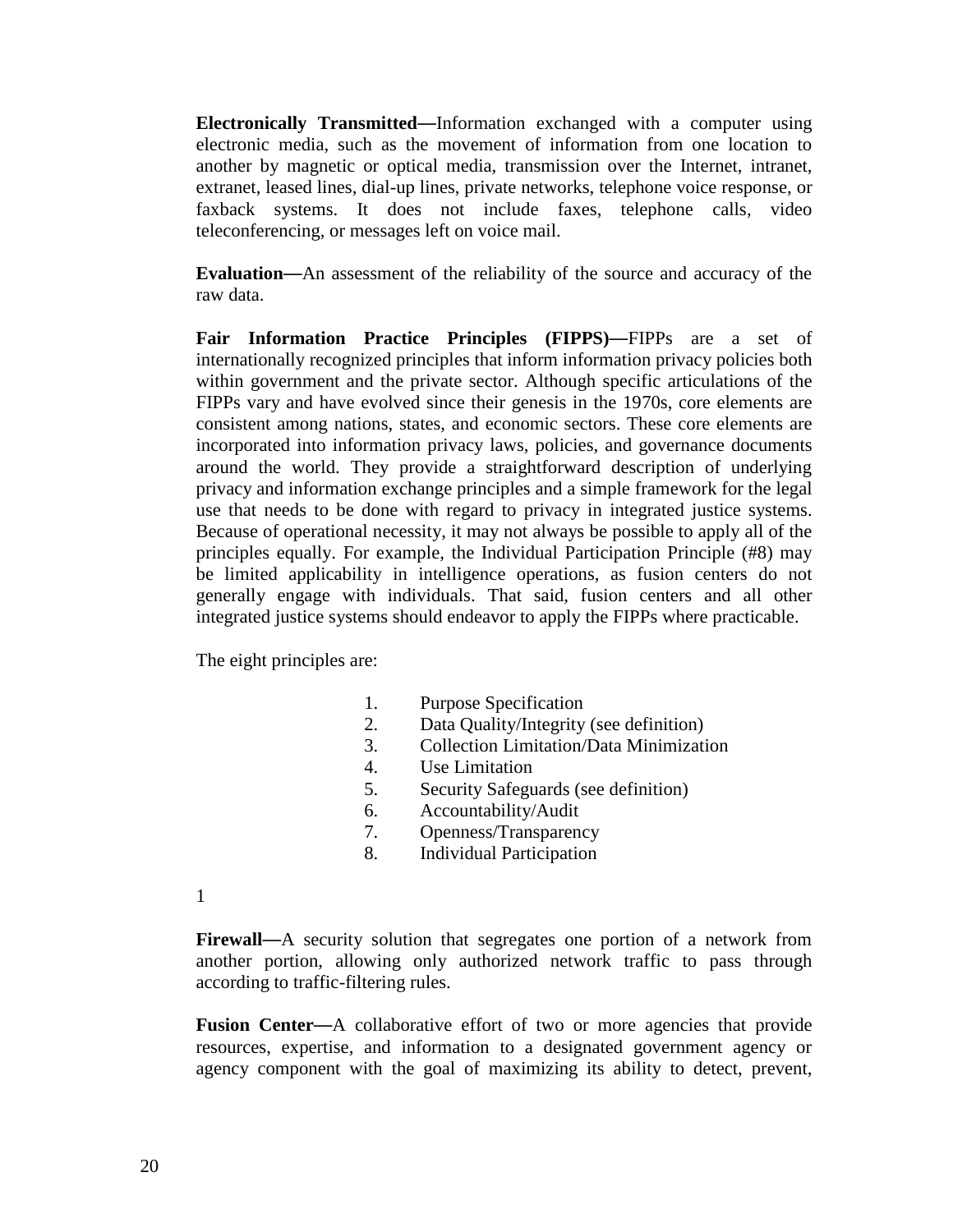investigate, and respond to criminal and terrorist activity. The SDFC is the designated state fusion center.

**General Information or Data**—Information that could include records, documents, or files pertaining to law enforcement operations, such as Computer Aided Dispatch (CAD) data, incident data, and management information. Information that is maintained in a records management, CAD system, etc., for statistical/retrieval purposes. Information could be either resolved or unresolved. The record is maintained per statute, rule, or policy.

**Homeland Security Advisor**- Coordinates the efforts in the ongoing assessment of South Dakota's vulnerability to, and ability to detect, prevent, prepare for, respond to, and recover from acts of terrorism within or affecting this state. The South Dakota Homeland Security Advisor is appointed by the Governor and acts in the command position on issues involving homeland security for the state.

**Homeland Security Information**—As defined in Section 892(f)(1) of the Homeland Security Act, homeland security information means any information possessed by a federal, state, local, or tribal agency that relates to (A) a threat of terrorist activity; (B) the ability to prevent, interdict, or disrupt terrorist activity; (C) the identification or investigation of a suspected terrorist or terrorist organization or any person, group, or entity associated with or assisting a suspected terrorist or terrorist organization; or (D) a planned or actual response to a terrorist act.

**Identification**—A process whereby a real-world entity is recognized and its identity established. In the abstract world of information systems, identity is a set of information about a discrete entity that differentiates it from other similar entities. The set of information may be as small as a single code, specifically designed as an identifier, or a compound of such data as a given and family name, date of birth, and address. An organization's identification process comprises the acquisition of the relevant identifying information.

**Individual Responsibility**—Since a privacy notice is not self-implementing, an individual within an organization's structure must also be assigned responsibility for enacting and implementing the notice.

**Information**—Information includes any data about people, organizations, events, incidents, or objects, regardless of the medium in which it exists. Information received by law enforcement agencies can be categorized into three general areas: general data, tips, leads, and SAR data, and criminal intelligence data.

**Information/Data Quality**—Information quality refers to various aspects of the information; the accuracy and validity of the actual values of the data, data structure, and database/data repository design. Traditionally, the basic elements of information quality have been identified as accuracy, completeness, currency,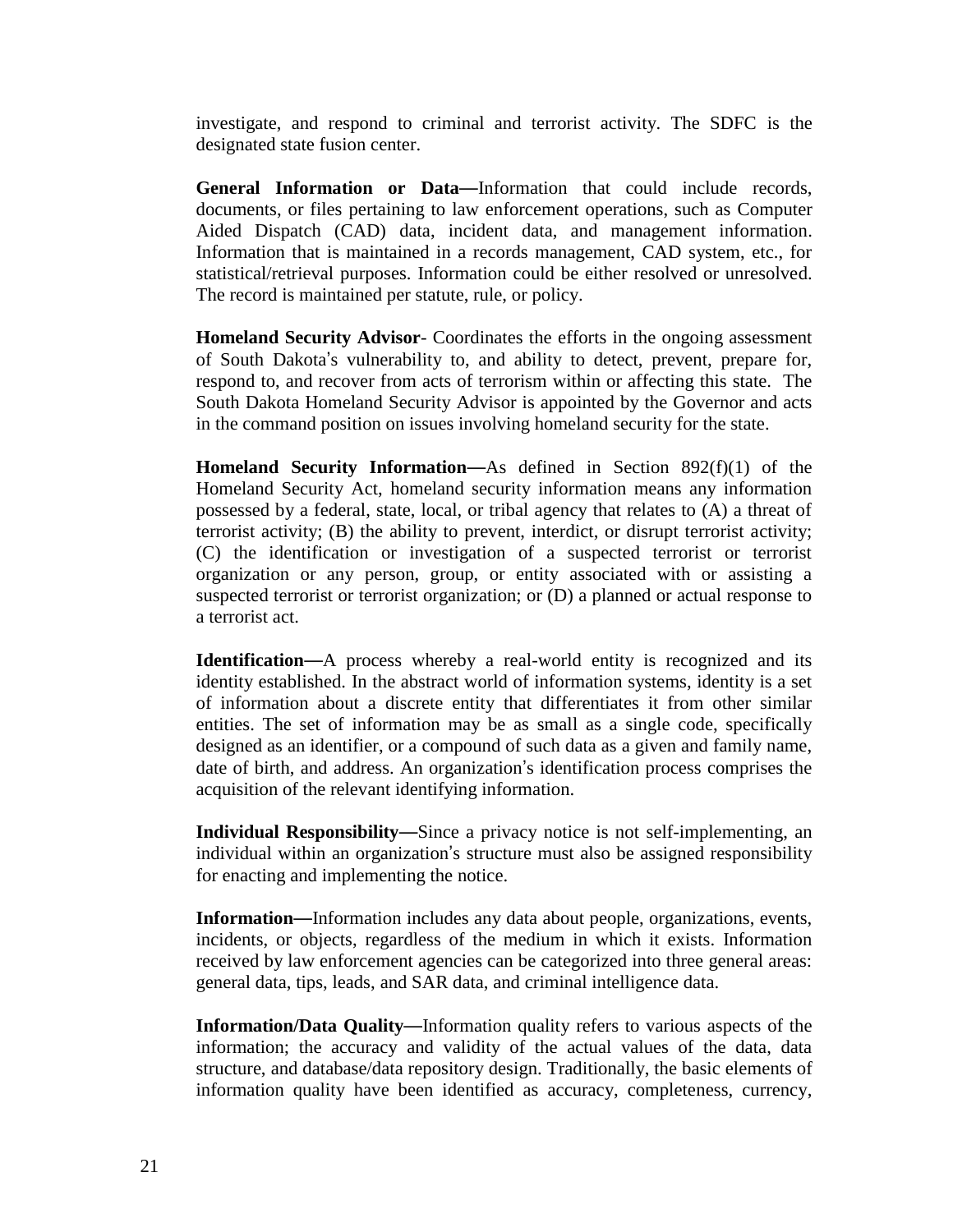reliability, and context/meaning. Today, information quality is being more fully described in multidimensional models, expanding conventional views of the topic to include considerations of accessibility, security, and privacy.

**Invasion of Privacy**—Invasion of privacy can be defined as intrusion on one's solitude or into one's private affairs, public disclosure of embarrassing private information, publicity that puts one in a false light to the public, or appropriation of one's name or picture for personal or commercial advantage. See also Right to Privacy.

**Information Sharing Environment (ISE)**— An approach that facilitates the sharing of terrorism information, which approach may include any methods determined necessary and appropriate for carrying out this section [1016]. [IRTPA  $1016(a)(2)$ ]. The ISE is to provide and facilitate the means for sharing terrorism information among all appropriate Federal, State, local, and tribal entities, and the private sector through the use of policy guidelines and technologies. [Extracted from IRTPA 1016(b)(2)]

**ISE-SAR**—A suspicious activity report that has been determined, pursuant to a two-part process, to have a potential terrorism nexus. ISE-SAR business rules will serve as a unifying process to support the reporting, tracking, processing, storage, and retrieval of terrorism-related suspicious activity reports across the ISE.

**ISE-SAR** Information Exchange Package Documentation (IEPD)—A schema that facilitates the posting and sharing of ISE-SAR information. The ISE-SAR IEPD is used to represent ISE information in two different data formats:

(1) The Detailed format includes information contained in all data elements set forth in Section IV of the ISE-SAR FS ("ISE-SAR Exchange Data Model"), including fields denoted as privacy fields.

(2) The Summary format excludes certain privacy fields as identified in the ISE-SAR FS. The ISE-SAR FS identifies the minimum privacy fields that must be excluded. Each ISE participant may exclude additional privacy fields from its Summary ISE-SARs, in accordance with applicable legal requirements.

**Law**—As used by this policy, law includes any local, state, or federal statute, ordinance, regulation, executive order, policy, or court rule, decision, or order as construed by appropriate local, state, or federal officials or agencies.

**Law Enforcement Information**—For purposes of the ISE, law enforcement information means any information obtained by or of interest to a law enforcement agency or official that is both (A) related to terrorism or the security of our homeland and (B) relevant to a law enforcement mission, including but not limited to information pertaining to an actual or potential criminal, civil, or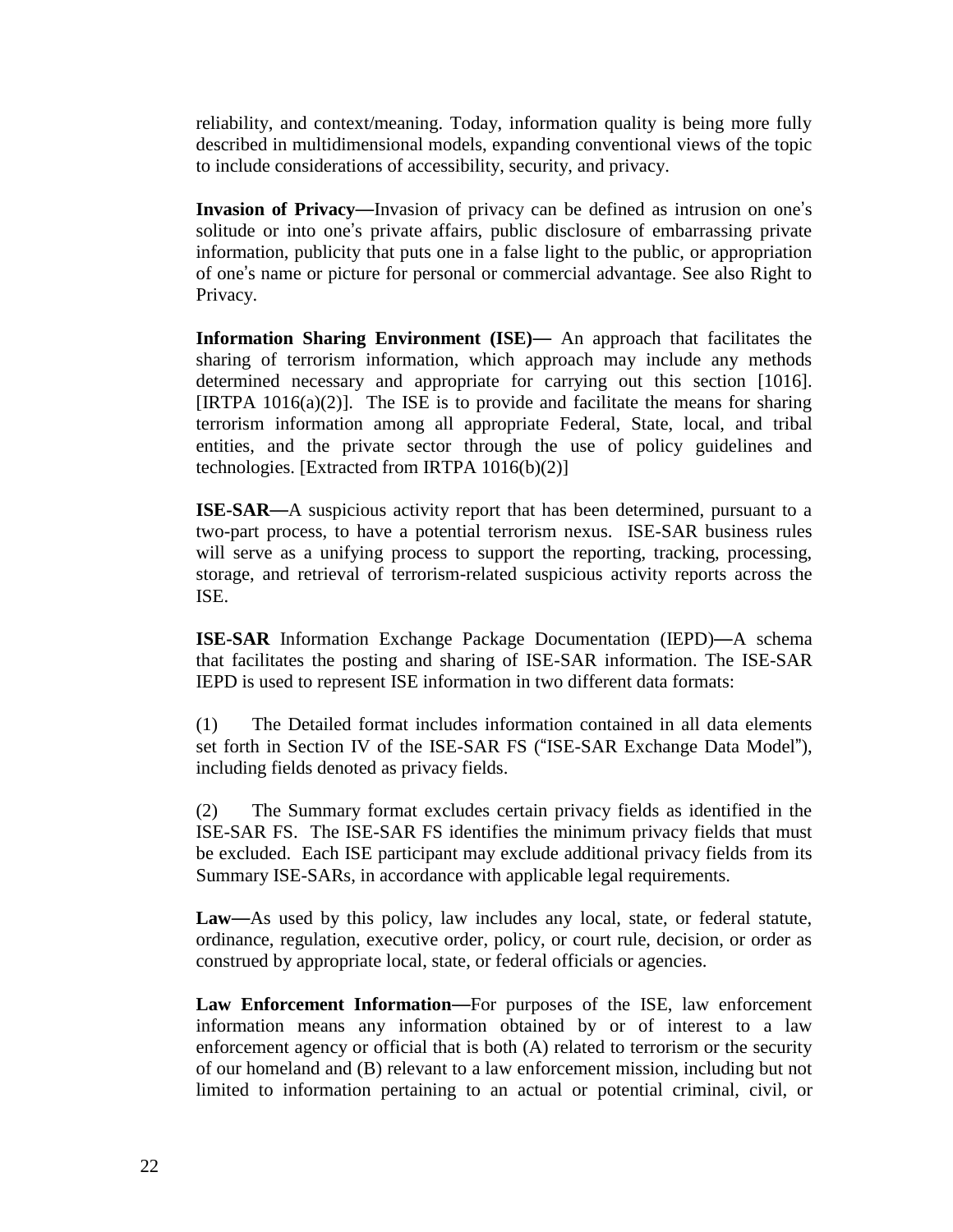administrative investigation or a foreign intelligence, counterintelligence, or counterterrorism investigation; assessment of or response to criminal threats and vulnerabilities; the existence, organization, capabilities, plans, intentions, vulnerabilities, means, methods, or activities of individuals or groups involved or suspected of involvement in criminal or unlawful conduct or assisting or associate with criminal or unlawful conduct; the existence, identification, detection, prevention, interdiction, or disruption of or response to criminal acts and violations of the law; identification, apprehension, prosecution, release, detention, adjudication, supervision, or rehabilitation or accused persons or criminal offenders; and victim/witness assistance.

**Lawful Permanent Resident**—A foreign national who has been granted the privilege of permanently living and working in the United States.

**Least Privilege Administration**—A recommended security practice in which every user is provided with only the minimum privileges needed to accomplish the tasks they are authorized to perform.

**Logs**—Logs are a necessary part of an adequate security system because they are needed to ensure that data is properly tracked and only authorized individuals are getting access to the data. See also Audit Trail.

**Maintenance of Information**—The maintenance of information applies to all forms of information storage. This would include electronic systems (for example, databases) and non-electronic storage systems (for example, filing cabinets). To meet access requirements, an organization is not required to create new systems to maintain information or maintain information beyond a time when it no longer serves an organization's purpose.

**Metadata**—In its simplest form, metadata is information (data) about information, more specifically information about a particular content. An item of metadata may describe an individual content item or a collection of content items. Metadata is used to facilitate the understanding, use, and management of information. The metadata required for this will vary based upon the type of information and context of use.

Need to Know— As a result of jurisdictional, organizational, or operational necessities, access to sensitive information or intelligence is necessary for the conduct of an individual's official duties as part of an organization that has a right to know the information in the performance of a law enforcement, homeland security, or counter-terrorism activity or other lawful and authorized government activity, such as to further an investigation or meet another law enforcement requirement.

**Non-repudiation**—A technique used to ensure that someone performing an action on a computer cannot falsely deny that they performed that action. Non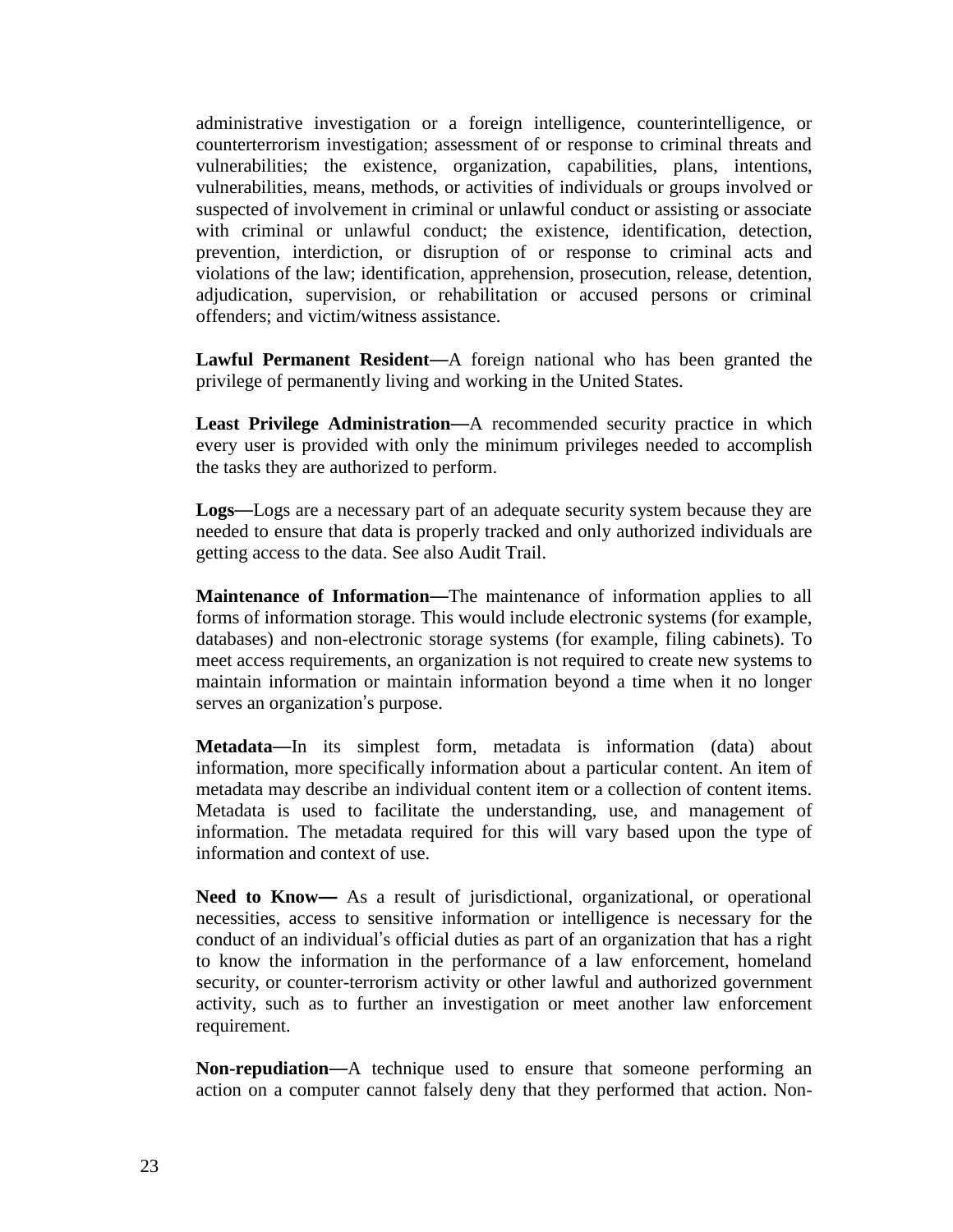repudiation provides undeniable proof that a user took a specific action, such as transferring money, authorizing a purchase, or sending a message.

**Originating Agency**—The agency or organizational entity that documents information or data, including source agencies that document SAR (and, when authorized, ISE-SAR) information that is collected by a fusion center.

**Owning Agency/Organization**—The organization that owns the target associated with the suspicious activity.

**Participating Agencies**—Participating agencies, for purposes of the EE Initiative, include source [the agency or entity that originates SAR (and, when authorized, ISE-SAR) information], submitting (the agency or entity posting ISE-SAR information to the shared space), and user (an agency or entity authorized by the submitting agency or other authorized agency or entity to access ISE-SAR information, including information in the shared space(s), and which may include analytical or operational component(s) of the submitting or authorizing agency or entity) agencies, in support of their responsibility to collect, document, process, access, or use SAR and ISE-SAR information.

**Permissions**—Authorization to perform operations associated with a specific shared resource, such as a file, directory, or printer. Permissions must be granted by the system administrator to individual user accounts or administrative groups.

**Personal Data**—Personal data refers to any information that relates to an identifiable individual (or data subject). See also Personally Identifiable Information.

**Personally Identifiable Information**—Personally identifiable information is one or more pieces of information that, when considered together or in the context of how the information is presented or gathered, are sufficient to specify a unique individual. The pieces of information can be:

• Personal characteristics (such as height, weight, gender, sexual orientation, date of birth, age, hair color, eye color, race, ethnicity, scars, tattoos, gang affiliation, religious affiliation, place of birth, mother's maiden name, distinguishing features, and biometrics information, such as fingerprints, DNA, and retinal scans).

• A unique set of numbers or characters assigned to a specific individual (including name, address, phone number, social security number, e-mail address, driver's license number, financial account or credit card number and associated PIN number, Automated Integrated Fingerprint Identification System [AIFIS] identifier, or booking or detention system number).

• Descriptions of event(s) or points in time (for example, information in documents such as police reports, arrest reports, and medical records).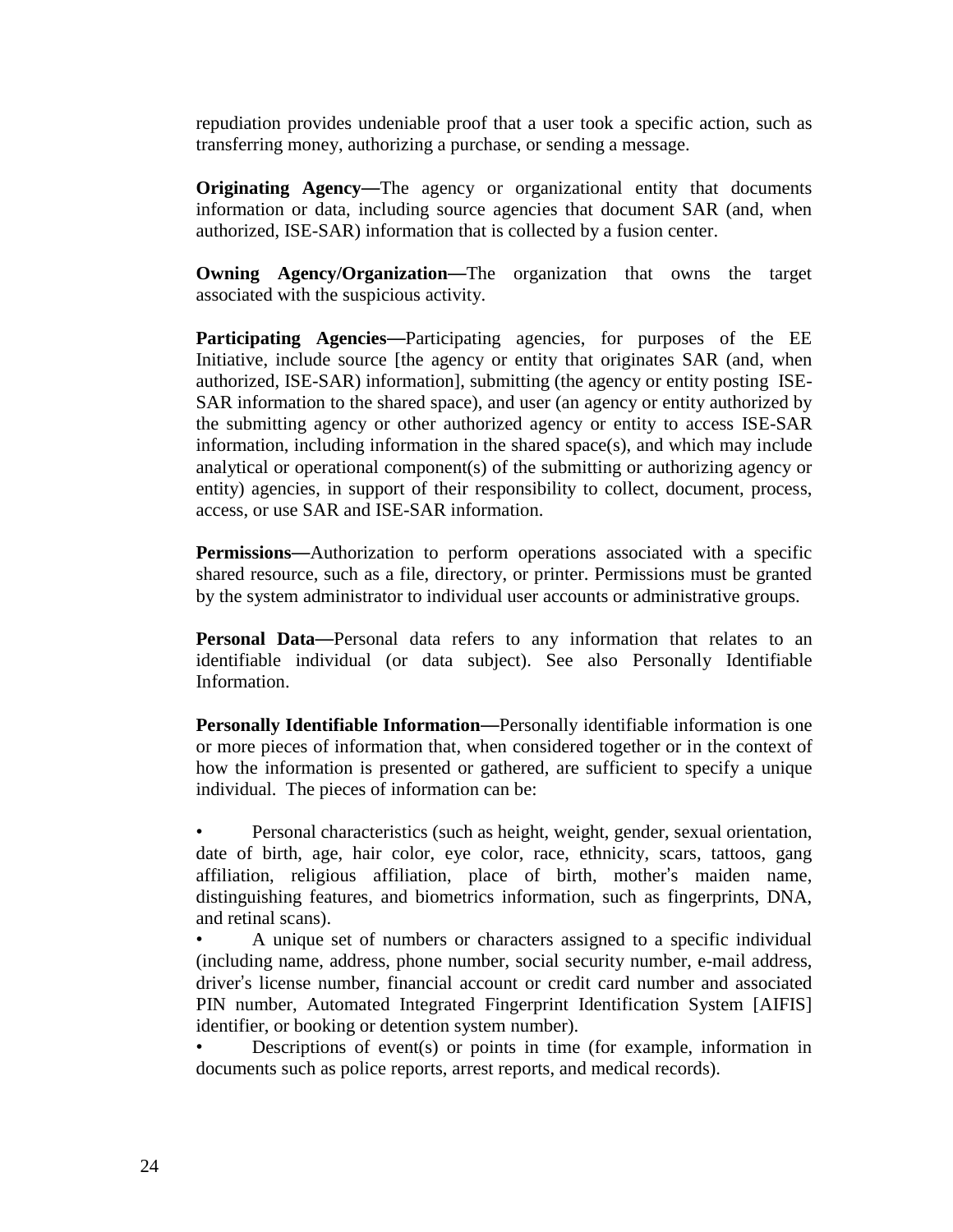• Descriptions of location(s) or place(s) (including geographic information systems [GIS] locations, electronic bracelet monitoring information, etc.).

**Persons**—Executive Order 12333 defines "United States persons" as a United States citizen, an alien known by the intelligence agency concerned to be a permanent resident alien, an unincorporated association substantially composed of United States citizens or permanent resident aliens, or a corporation incorporated in the United States, except for a corporation directed and controlled by a foreign government or governments. For the intelligence community and for domestic law enforcement agencies, "persons" means United States citizens and lawful permanent residents.

**Privacy**—Privacy refers to individuals' interests in preventing the inappropriate collection, use, and release of personally identifiable information. Privacy interests include privacy of personal behavior, privacy of personal communications, and privacy of personal data. Other definitions of privacy include the capacity to be physically left alone (solitude); to be free from physical interference, threat, or unwanted touching (assault, battery); or to avoid being seen or overheard in particular contexts.

**Privacy Fields**—Data fields in ISE-SAR IEPDs that contain personal information.

**Privacy, Civil Rights, and Civil Liberties (P/CRCL) Policy**—A privacy policy is a written, published statement that articulates the policy position of an organization on how it handles the personally identifiable information that it gathers and uses in the normal course of business. The policy should include information relating to the processes of information collection, analysis, maintenance, dissemination, and access. The purpose of the privacy policy is to articulate that the agency will adhere to those legal requirements and agency policy determinations that enable gathering and sharing of information to occur in a manner that protects personal privacy interests. A well-developed and implemented privacy policy uses justice entity resources wisely and effectively; protects the agency, the individual, and the public; and promotes public trust.

**Privacy Protection—This is a process of finding appropriate balances between** privacy and multiple competing interests, such as justice information sharing. The process should maximize the protection of privacy, civil rights, and civil liberties when collecting and sharing information in the process of protecting public safety and public health.

**Protected Information**—For the nonintelligence community, protected information is information about United States citizens and lawful permanent residents that is subject to information privacy or other legal protections under the Constitution and laws of the United States.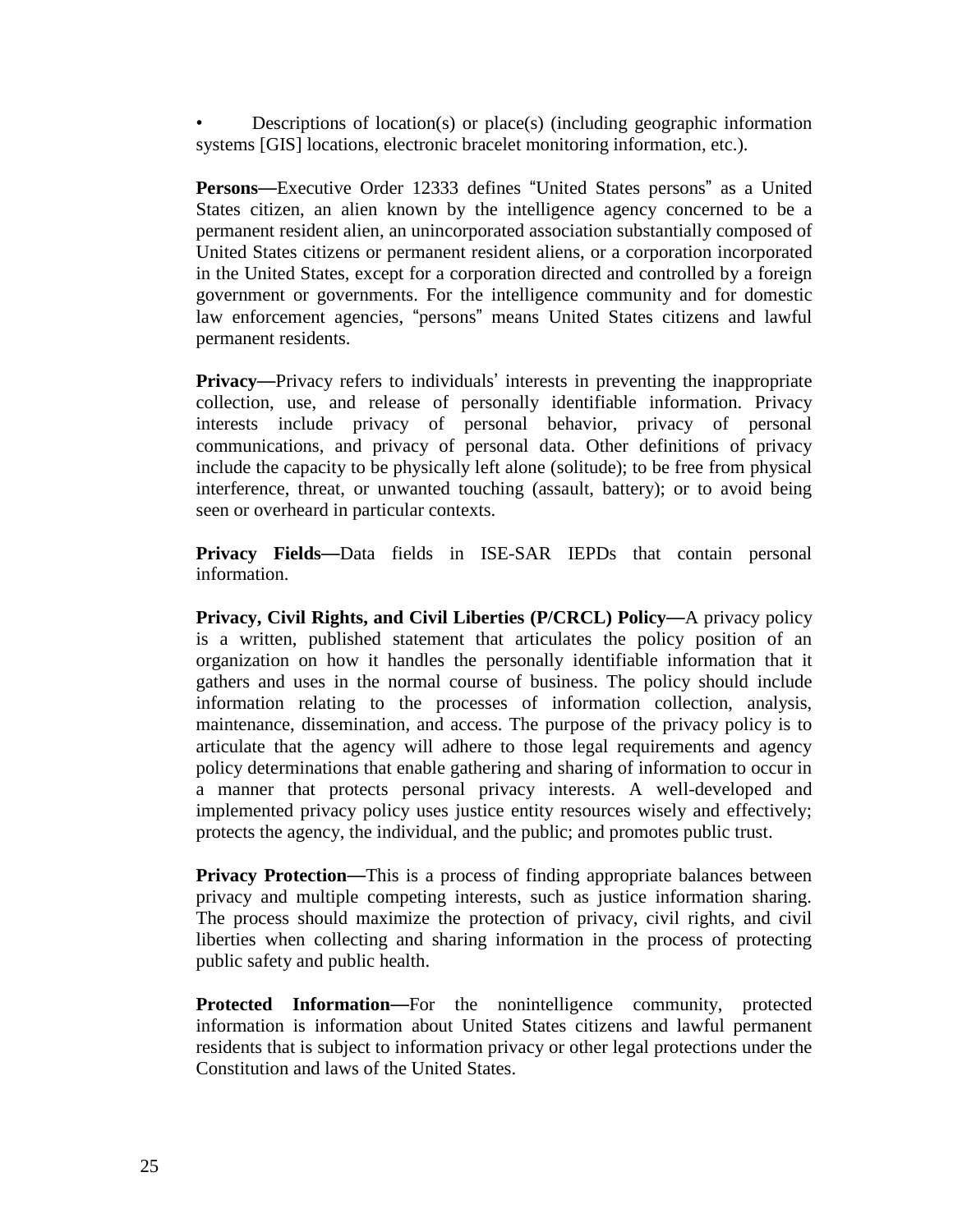For the (federal) intelligence community, protected information includes information about "United States persons" as defined in Executive Order 12333. Protected information may also include other information that the U.S. government expressly determines by Executive Order, international agreement, policy, or other similar instrument should be covered.

For state, local, tribal, and territorial governments, protected information may include information about individuals and organizations that is subject to information privacy or other legal protections by law, including the U.S. Constitution; applicable state and tribal constitutions; and applicable state, local, tribal, and territorial laws, ordinances, and codes. Protection may be extended to other individuals and organizations by fusion center or other state, local, tribal, or territorial agency policy or regulation.

#### **Public**—Public includes:

• Any person and any for-profit or nonprofit entity, organization, or association;

Any governmental entity for which there is no existing specific law authorizing access to the agency's information;

• Media organizations; and

• Entities that seek, receive, or disseminate information for whatever reason, regardless of whether it is done with the intent of making a profit, and without distinction as to the nature or intent of those requesting information from the agency.

Public does not include:

Employees of the agency;

• People or entities, private or governmental, who assist the agency in the operation of the justice information system, and agency in the operation of the justice information system; and

Public agencies whose authority to access information gathered and retained by the agency is specified in law.

**Public Access**—Public access relates to what information can be seen by the public, that is, information whose availability is not subject to privacy interests or rights.

**Purge**—A term that is commonly used to describe methods that render data unrecoverable in a storage space or to destroy data in a manner that it cannot be reconstituted. There are many different strategies and techniques for data purging, which is often contrasted with data deletion (e.g., made inaccessible except to system administrators or other privileged users.)

**Reasonably Indicative**—This is operational concept for documenting and sharing suspicious activity takes into account the circumstance in which that observation is made which creates in the mind of the reasonable observer,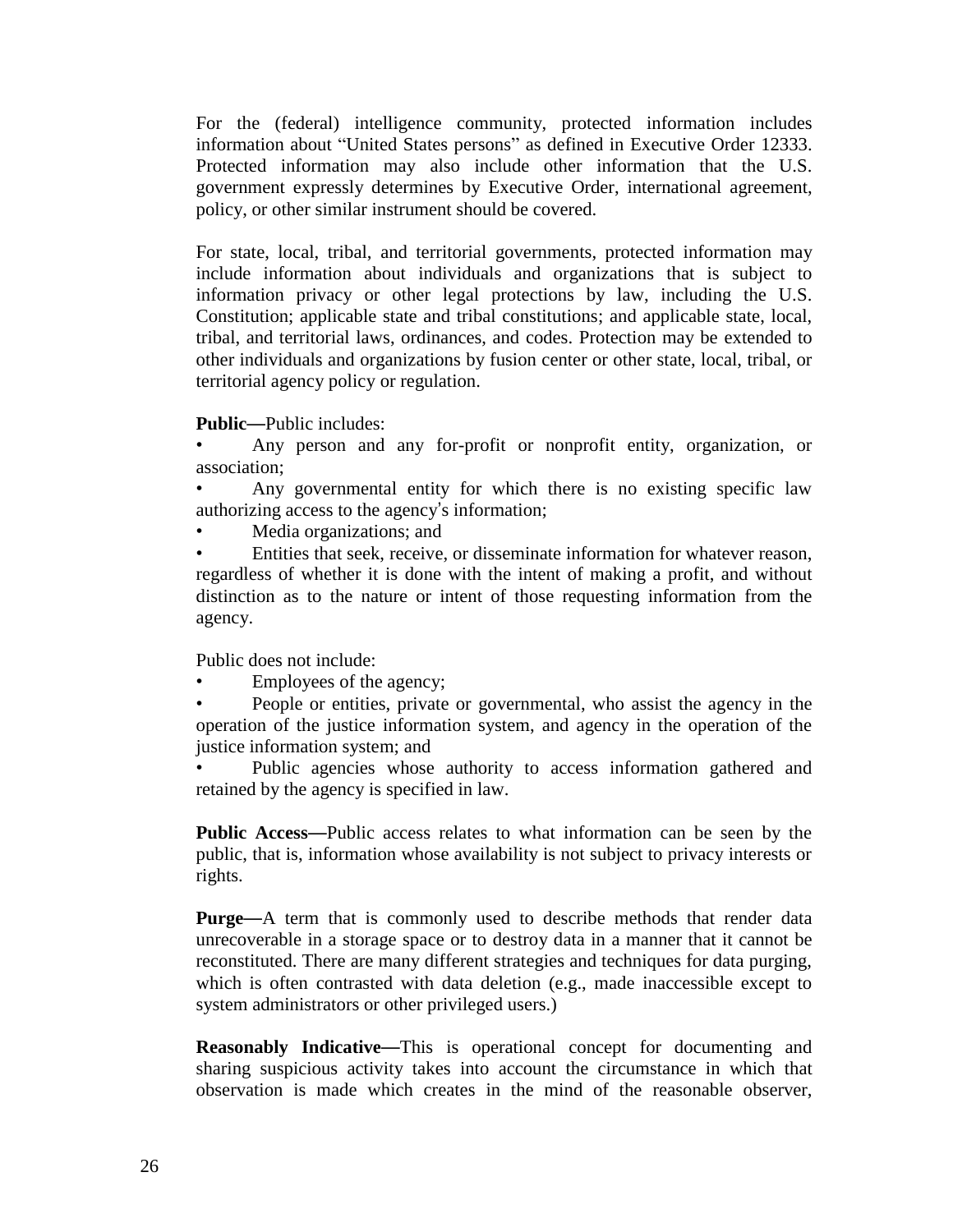including law enforcement officer, an articulable concern that the behavior may indicate preoperational planning associated with terrorism or other criminal activity. It also takes into account the training and experience of a reasonable law enforcement officer, in cases in which an officer is the observer or documenter of the observed behavior reported to a law enforcement agency.

**Record**—Any item, collection, or grouping of information that includes personally identifiable information and is collected, received, accessed, used, disseminated, retained, and purged by or for the collecting agency or organization.

**Redress**—Internal procedures to address complaints from persons regarding protected information about them that is under the agency's control.

**Repudiation**—The ability of a user to deny having performed an action that other parties cannot prove otherwise. For example, a user who deleted a file can successfully deny doing so if no mechanism (such as audit files) can contradict that claim.

**Retention**—Refer to "Storage."

**Right to Know—**Based on having legal authority or responsibility or pursuant to an authorized agreement, an agency or organization is authorized to access sensitive information and intelligence in the performance of a law enforcement, homeland security, counterterrorism activity, or other lawful and authorized government activity.

**Right to Privacy**—The possible right to be left alone, in the absence of some reasonable public interest in a person's activities. Invasion of the right to privacy can be the basis for a lawsuit for damages against the person or entity violating that right.

**Role-Based Authorization/Access**—A type of authorization that uses roles to determine access rights and privileges. A role is a symbolic category of users that share the same security privilege.

**Security**—Security refers to the range of administrative, technical, and physical mechanisms that aim to preserve privacy and confidentiality by restricting information access to authorized users for authorized purposes. Computer and communications security efforts also have the goal of ensuring the accuracy and timely availability of data for the legitimate user set, as well as promoting failure resistance in the electronic systems overall.

**Sharing**—The act of one ISE participant disseminating or giving homeland security information, terrorism information, or law enforcement information to another ISE participant.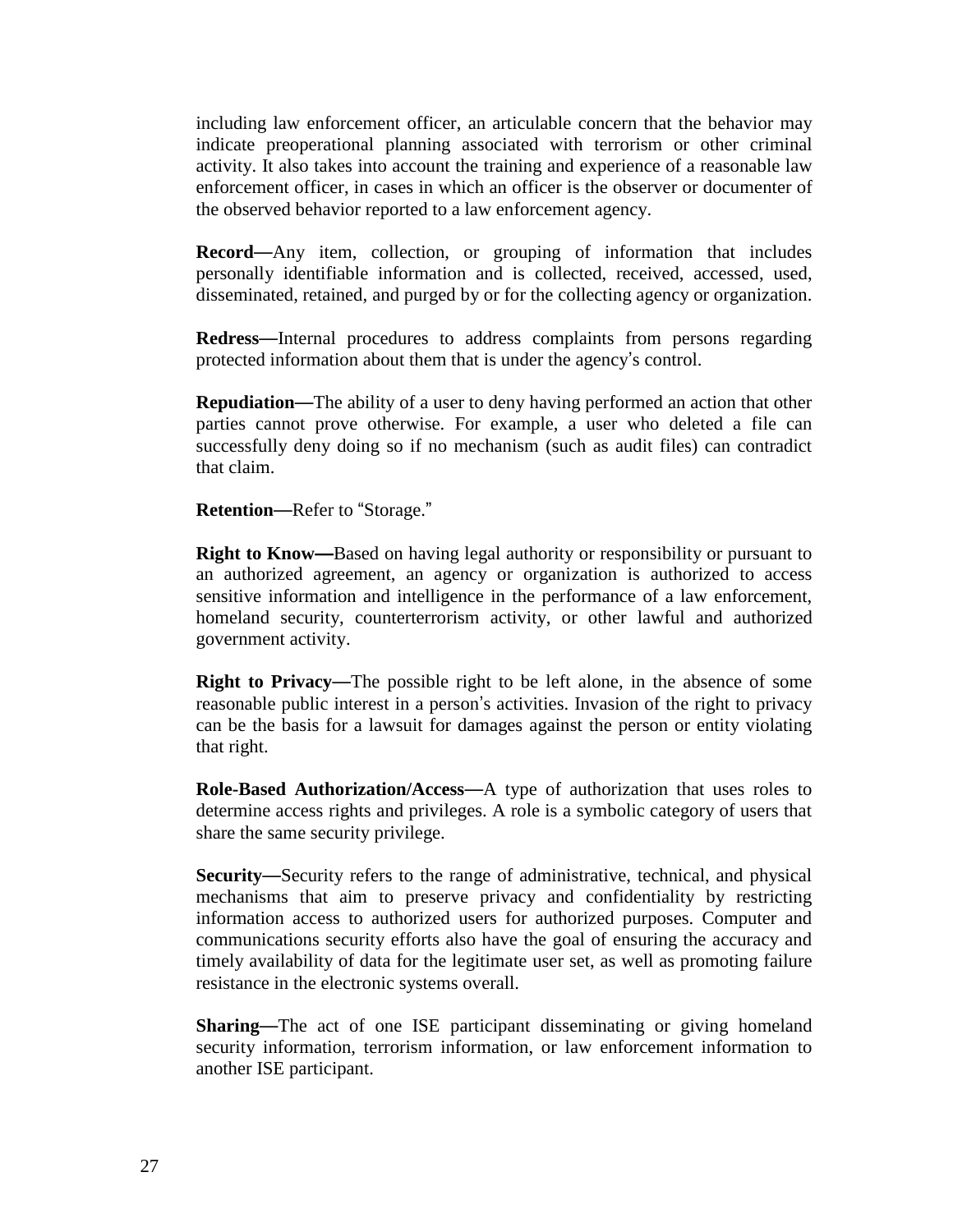**SLT**—State, Local and Tribal

**Source Agency**—Source agency refers to the agency or organizational entity that originates SAR (and when authorized, ISE-SAR) information.

**Storage**—In a computer, storage is the place where data is held in an electromagnetic or optical form for access by a computer processor. There are two general usages:

1. Storage is frequently used to mean the devices and data connected to the computer through input/output operations—that is, hard disk and tape systems and other forms of storage that do not include computer memory and other incomputer storage. This meaning is probably more common in the IT industry than meaning 2.

2. In a more formal usage, storage has been divided into (1) primary storage, which holds data in memory (sometimes called random access memory or RAM) and other "built-in" devices such as the processor's L1 cache, and (2) secondary storage, which holds data on hard disks, tapes, and other devices requiring input/output operations.

Primary storage is much faster to access than secondary storage because of the proximity of the storage to the processor or because of the nature of the storage devices. On the other hand, secondary storage can hold much more data than primary storage.

With regard to the ISE, storage (or retention) refers to the storage and safeguarding of terrorism related information, to include homeland security information, terrorism information, and law enforcement information relating to terrorism or the security of our homeland by both the originator of the information and any recipient of the information.

**Source Agency/Organization**—The agency or entity that originates SAR (and, when authorized, ISE-SAR) information. The source organization will not change throughout the life of the SAR.

**Submitting Agency/Organization**—the organization that actuates the push of the ISE-SAR to the NSI community. The submitting organization and the source organization may be the same.

**Suspicious Activity**—Observed behavior reasonably indicative of pre-operational planning related to terrorism or other criminal activity. Examples of suspicious activity include surveillance, photography of facilities, site breach or physical intrusion, cyber attacks, testing of security, etc.

**Suspicious Activity Reports (SARs)** — Reports that record the documentation of a suspicious activity. Suspicious activity reports (SARs) are meant to offer a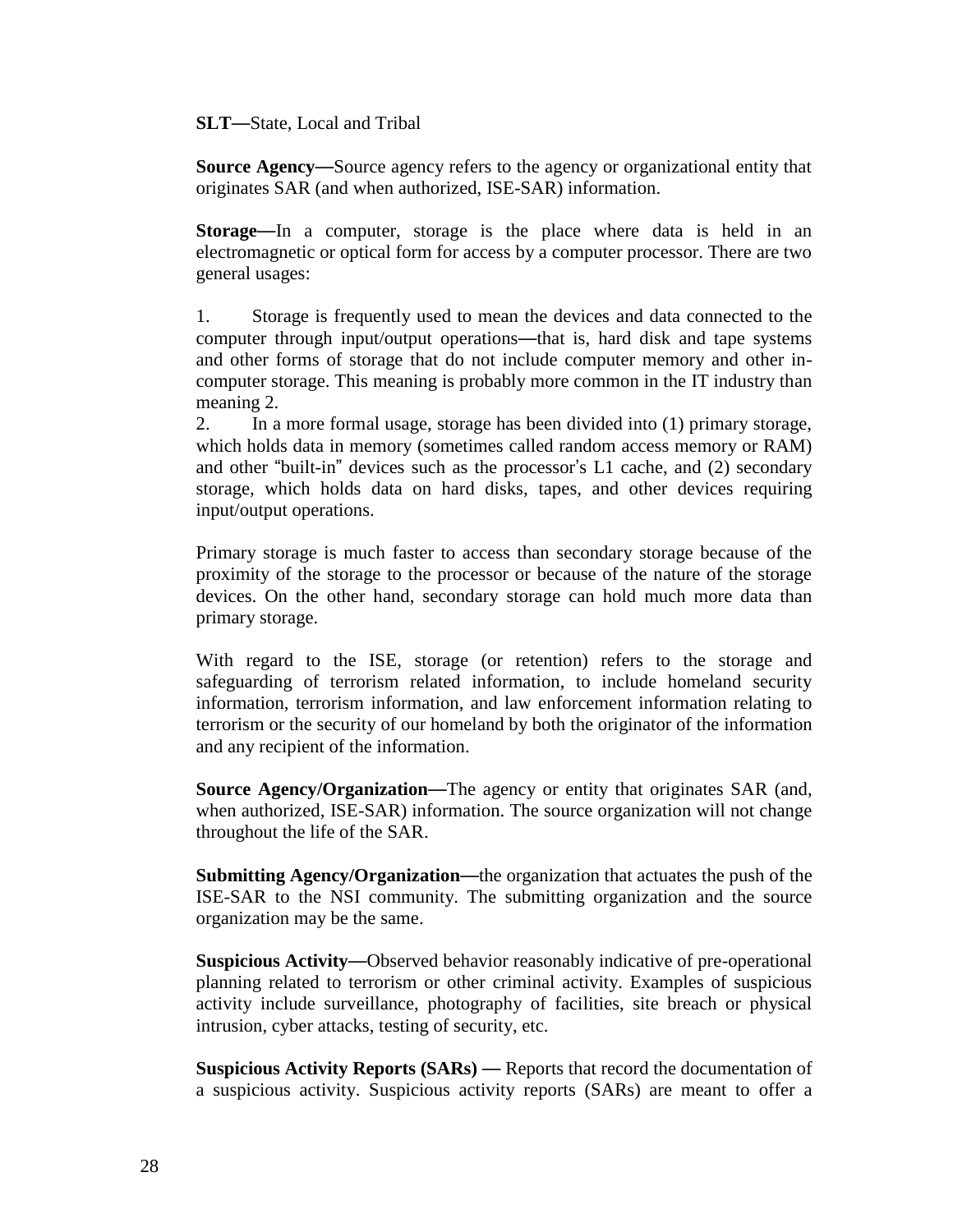standardized means for feeding information repositories or data mining tools. Any patterns identified during SAR data mining and analysis may be investigated in coordination with the reporting agency and, if applicable, the state designated fusion center. Suspicious activity reports are not intended to be used to track or record ongoing enforcement, intelligence, or investigatory activities, nor are they designed to support interagency calls for service.

**Terrorism Information**—Consistent with Section 1016(a)(4) of IRTPA, all information relating to the (A) the existence, organization, capabilities, plans, intentions, vulnerabilities, means of finance or material support, or activities of foreign or international terrorist groups or individuals or of domestic groups or individuals involved in transnational terrorism, (B) threats posed by such groups or individuals to the United States, United States persons, or United States interests or to those interests of other nations, (C) communications of or by such groups or individuals, of (D) other groups or individuals reasonably believed to be assisting or associated with such groups or individuals.

**Terrorism Related Information**—In accordance with IRTPA, as recently as amended by the 9/11 Commission Act enacted on August 3, 2007 (P.L. 110-53), the ISE facilitates the sharing of terrorism and homeland security information, as defined in IRTPA Section  $1016(a)(5)$  and the Homeland Security Act 892(f)1) (6 U.S.C. § 482(f)1)). See also Information Sharing Environment Implementation Plan (November 2006) and Presidential Guidelines 2 and 3 (the ISE will facilitate the sharing of "terrorism information," as defined in the IRTPA, as well as the following categories of information to the extent that they do not otherwise constitute "terrorism information": (1) homeland security information as defined in Section 892(f)(1) of the Homeland Security Act of 2002 (6 U.S.C.  $\S$  482(f)1)); and (2) law enforcement information relating to terrorism or the security of our homeland). Such additional information includes intelligence information.

Weapons of Mass Destruction (WMD) information as a fourth (third statutory) category of ISE information is not called for in P.L. 110-53. Rather it amends the definition of terrorism information to include WMD information and then defines that term. WMD information probably should not, technically be cited or referenced as a fourth category of information in the ISE.

**Third Agency Rule**—A traditionally implied understanding among criminal justice agencies that confidential criminal intelligence information, which is exempt from public review, will not be disseminated without the permission of the originator.

**Tips and Leads Information or Data**—Uncorroborated report or information generated from inside or outside the agency that alleges or indicates some form of possible criminal activity. Tips and leads can also be referred to as suspicious incident reports (SIRs), suspicious activity reports (SARs), and/or field interview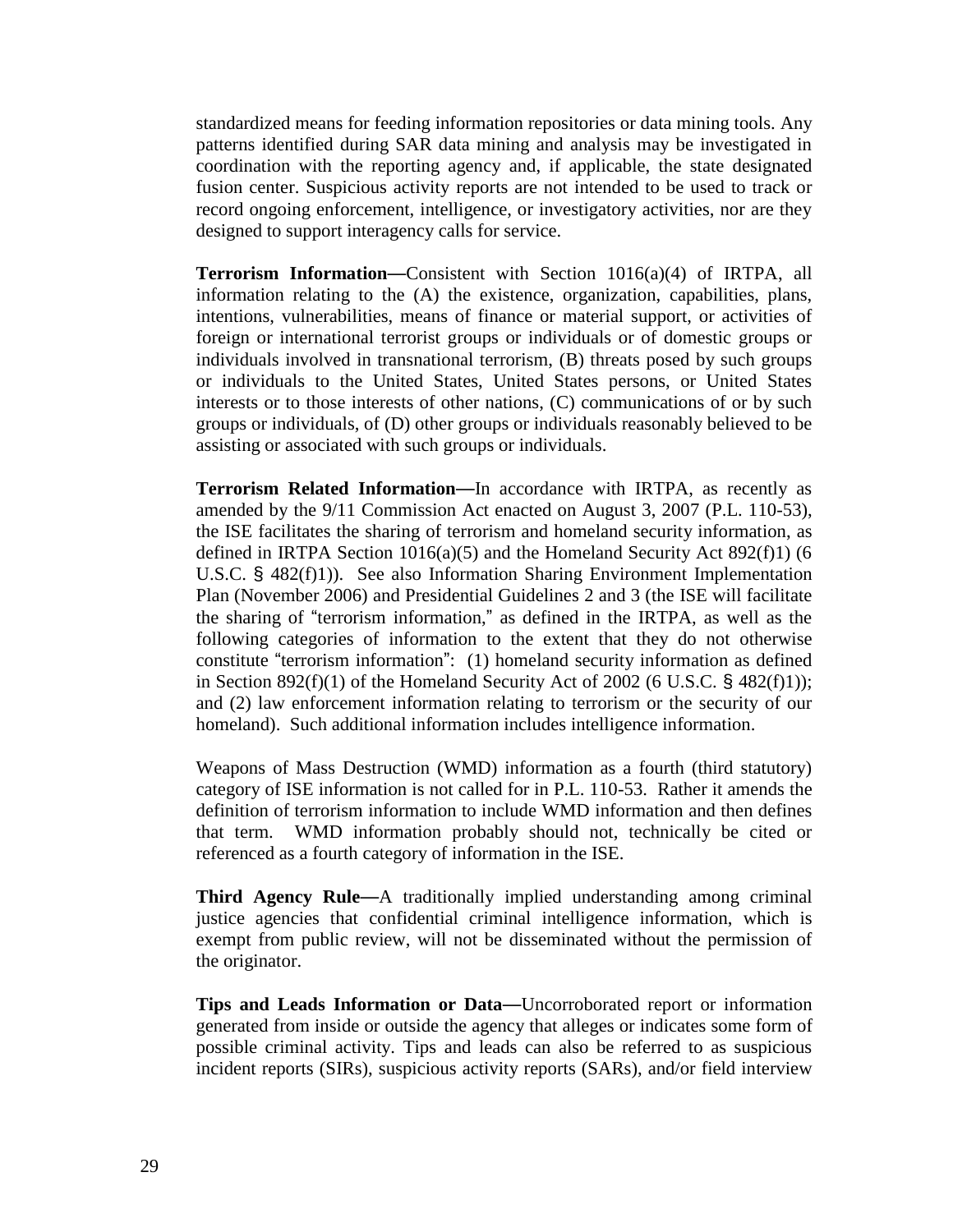reports (FIRs). Tips and leads information does not include incidents that do not have an offense attached, criminal history records, or CAD data.

A tip or lead can result from a variety of sources, including, but not limited to, the public, field interview reports, and anonymous or confidential sources. This information may be based on mere suspicion or on a level of suspicion that is less than "reasonable suspicion" and, without further information or analysis, it is unknown whether the information is accurate or useful. Tips and leads information hangs between being of no use to law enforcement and being extremely valuable if time and resources are available to determine its meaning.

Tips and leads information is maintained in a secure system similar to data that rises to the level of reasonable suspicion.

**User Agency**—The agency or entity authorized by the submitting agency or other authorized agency or entity to access ISE-SAR information in the shared space(s), which may include analytical or operational component(s) of the submitting or authorizing agency or entity.

**Vet/Vetting** – A two-part process by which a trained law enforcement officer or analyst, to include SDFC personnel, determine the usefulness of a SAR. This process entails checking the facts reported in the SAR as well as ensuring that the SAR meets the set of requirements defined in the current version of the SAR Functional Standard. The first step in the vetting process is for a trained officer or analyst at a Fusion Center to determine whether suspicious activity falls within the criteria set forth in Part B – ISE-SAR Criteria Guidance of the current version of the SAR Functional Standard. These criteria describe behaviors and incidents identified by law enforcement officials and counterterrorism experts from across the country as being indicative of criminal activity associated with terrorism. The second step in the vetting process is for a trained expert to determine, based on a combination of knowledge, experience, available information, and personal judgment whether the information has a potential nexus to terrorism.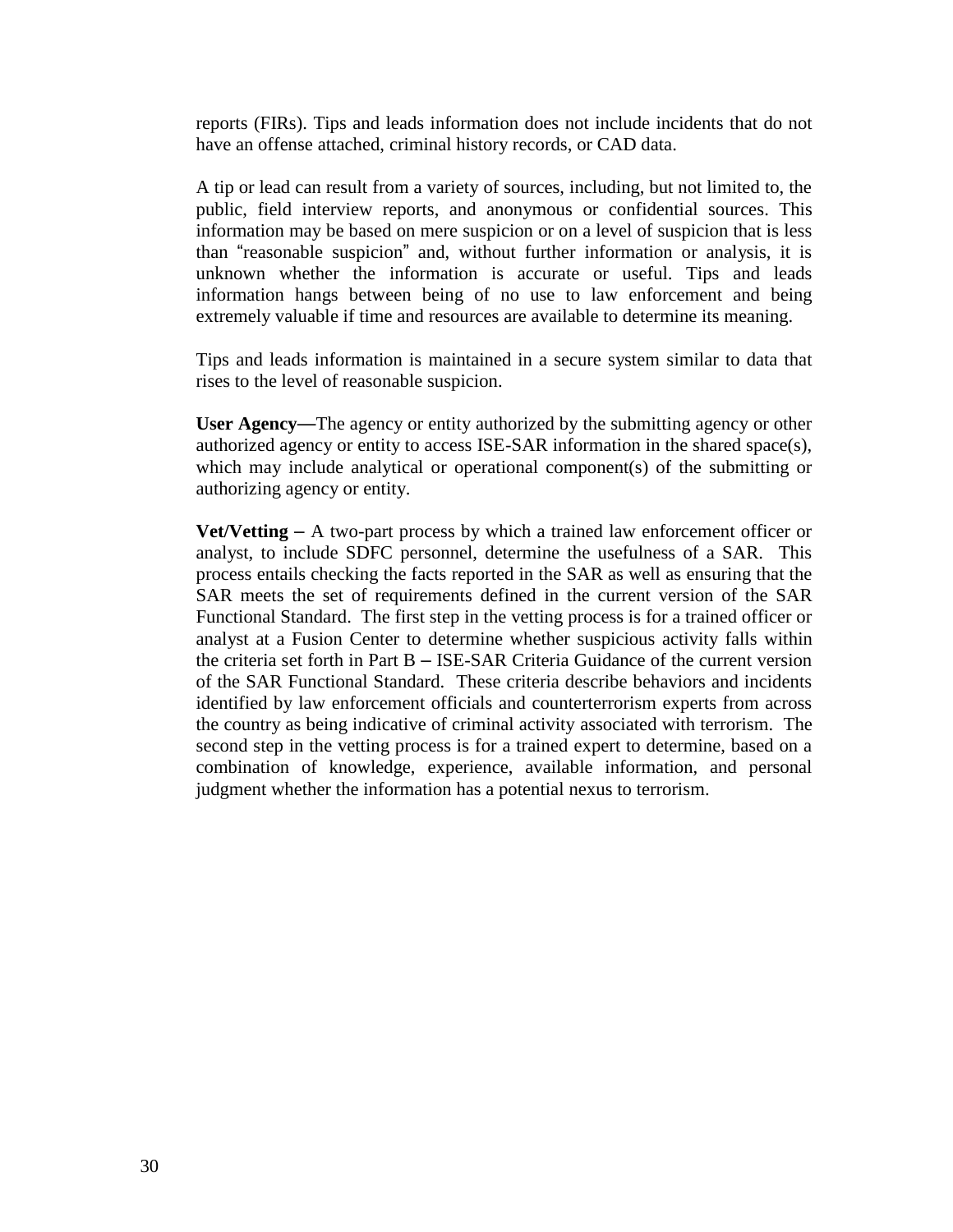# **Appendix II Federal Law Relevant to Seeking, Retaining, and Disseminating Justice Information**

Following is a partial listing of federal laws arranged in alphabetical order by popular name.

**Brady Handgun Violence Prevention Act**, 18 U.S.C. §§ 921, 922, 924, and 925A, United States Code, Title 18, Part I, Chapter 44, §§ 921, 922, 924, and 925A

**Computer Matching and Privacy Act of 1988**, 5 U.S.C. § 552a(a), United States Code, Title 5, Part I, Chapter 5, Subchapter II,  $\S$  552a(a); see also Office of Management and Budget, Memorandum M-01-05, "Guidance on Interagency Sharing of Personal Data– Protecting Personal Privacy," December 20, 2000

**Confidentiality of Alcohol and Drug Abuse Patient Records**; 42 CFR Part 2, Code of Federal Regulations, Title 42: Public Health, Part 2

**Confidentiality of Identifiable Research and Statistical Information**, 28 CFR Part 22, Code of Federal Regulations, Title 28, Chapter I, Part 22

**Crime Identification Technology**, 42 U.S.C. § 14601, United States Code, Title 42, Chapter 140, Subchapter I, § 14601

**Criminal History Records Exchanged for Noncriminal Justice Purposes**, 42 U.S.C. § 14611, United States Code, Title 42, Chapter 140, Subchapter II, § 14611

**Criminal Intelligence Systems Operating Policies**, 28 CFR Part 23, Code of Federal Regulations, Title 28, Chapter 1, Part 23

**Criminal Justice Information Systems**, 28 CFR Part 20, Code of Federal Regulations, Title 28, Chapter 1, Part 20

**Disposal of Consumer Report Information and Records**, 16 CFR Part 682, Code of Federal Regulations, Title 16, Chapter I, Part 682

**Driver's Privacy Protection Act of 1994**: 18 U.S.C. § 2721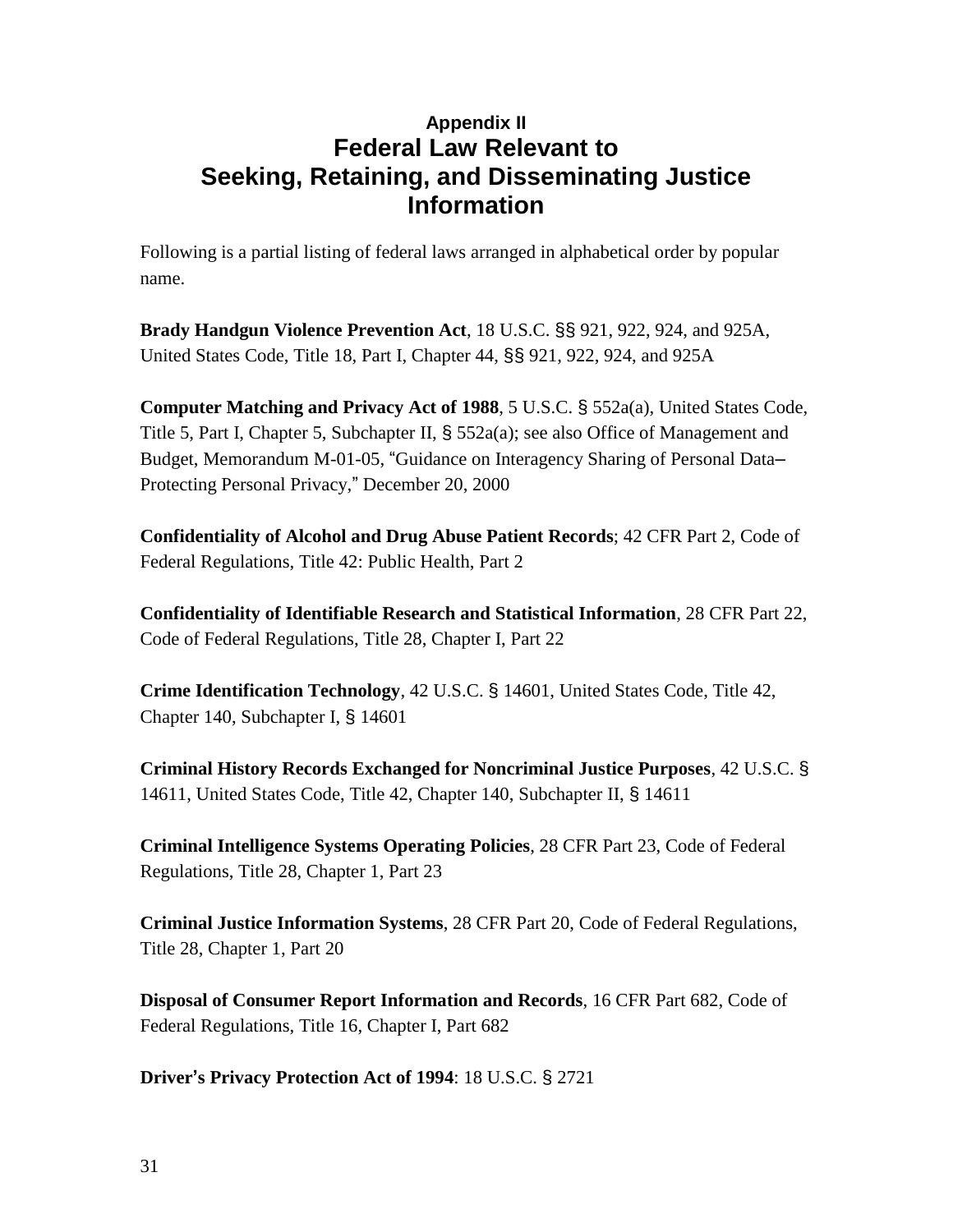**E-Government Act of 2002**; Pub. L. No. 107-347, 208, 116 Stat. 2899 (2002; OMB (03- 22 OMB Memorandum, M-03-22, OMB Guidance for Implementing the Privacy Provisions of the E-Government Act of 2002)

Electronic **Communications Privacy Act of 1986**, 18 U.S.C. §§ 2510–2522, 2701– 2709, United States Code, Title 18, Part I, Chapter 119, §§ 2510–2522, 2701–2709, and 3121–3125, Public Law 99-508

**Fair Credit Reporting Act**, 15 U.S.C. § 1681, United States Code, Title 15, Chapter 41, Subchapter III, § 1681

**Federal Civil Rights** laws, 42 U.S.C. § 1983, United States Code, Title 42, Chapter 21, Subchapter I, § 1983

**Federal Driver's Privacy Protection Act (DPPA)**; 18USC §§ 2721-2725

**Federal Records Act**, 44 U.S.C. § 3301, United States Code, Title 44, Chapter 33, § 3301

**Freedom of Information Act** (FOIA), 5 U.S.C. § 552, United States Code, Title 5, Part I, Chapter 5, Subchapter II, § 552

**HIPAA**, Health Insurance Portability and Accountability Act of 1996, 42 U.S.C. § 201, United States Code, Title 42, Chapter 6A, Subchapter I, § 201; Public Law 104-191

**HIPAA**, Standards for Privacy of Individually Identifiable Health Information, 45 CFR Parts 160 and 164; Code of Federal Regulations, Title 45, Parts 160 and 164

**Indian Civil Rights Act of 1968**, 25 U.S.C. § 1301, United States Code, Title 25, Chapter 15, Subchapter I, § 1301

**Intelligence Reform and Terrorism Prevention Act of 2004 (IRTPA),** Section 1016, as amended by the 9/11 Commission Act

**National Child Protection Act of 1993**, Public Law 103-209 (December 20, 1993), 107 Stat. 2490

**National Crime Prevention and Privacy Compact**, 42 U.S.C. § 14616, United States Code, Title 42, Chapter 140, Subchapter II, § 14616